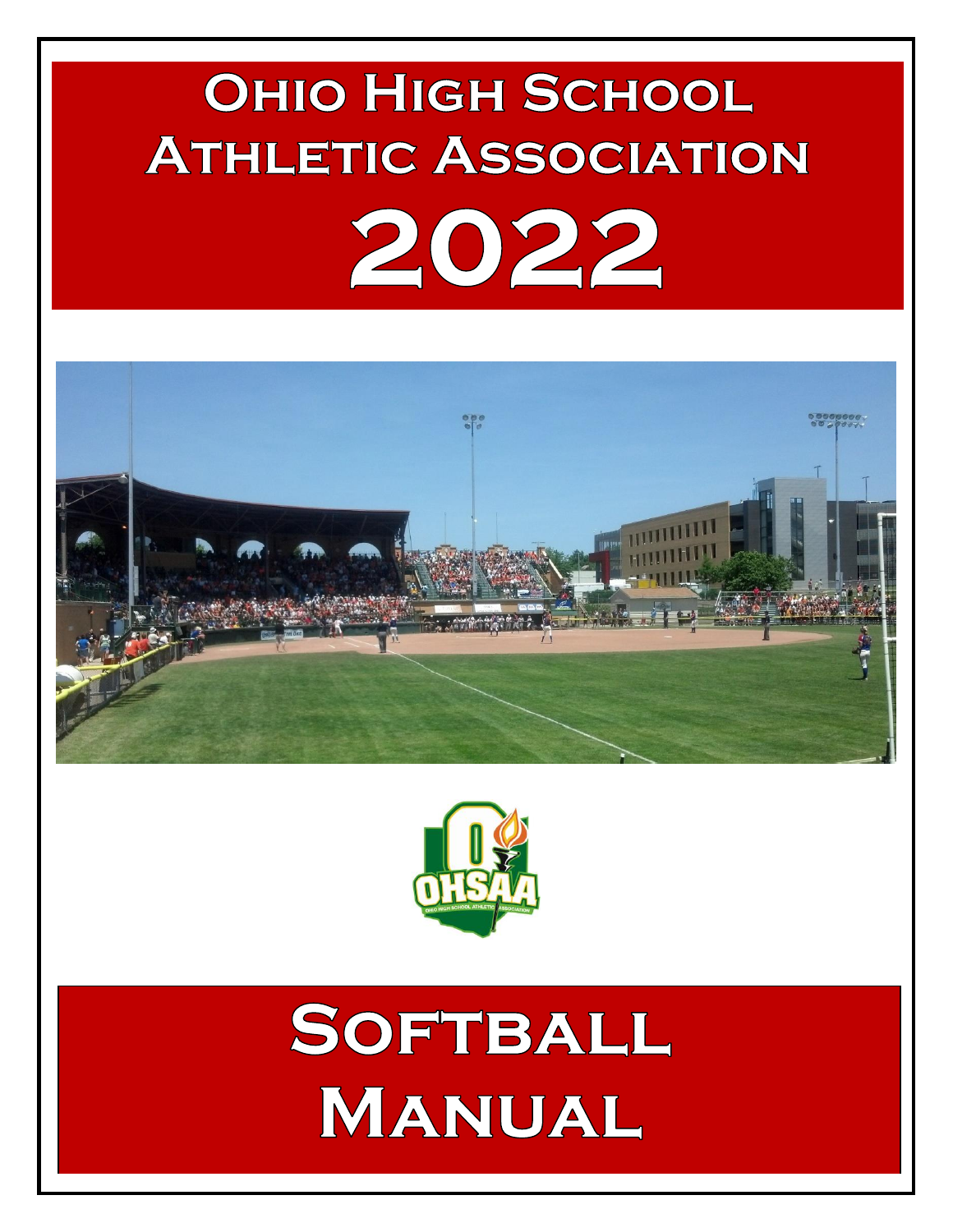# **Table of Contents**

| Important Softball Dates/Contact Information/Links  3 |  |
|-------------------------------------------------------|--|
|                                                       |  |
|                                                       |  |
|                                                       |  |
|                                                       |  |
|                                                       |  |
|                                                       |  |
|                                                       |  |
| Coach Certification & Education Requirements  13      |  |
|                                                       |  |
|                                                       |  |
|                                                       |  |
|                                                       |  |
|                                                       |  |
|                                                       |  |
|                                                       |  |
|                                                       |  |
|                                                       |  |
|                                                       |  |
|                                                       |  |
|                                                       |  |
|                                                       |  |
|                                                       |  |
|                                                       |  |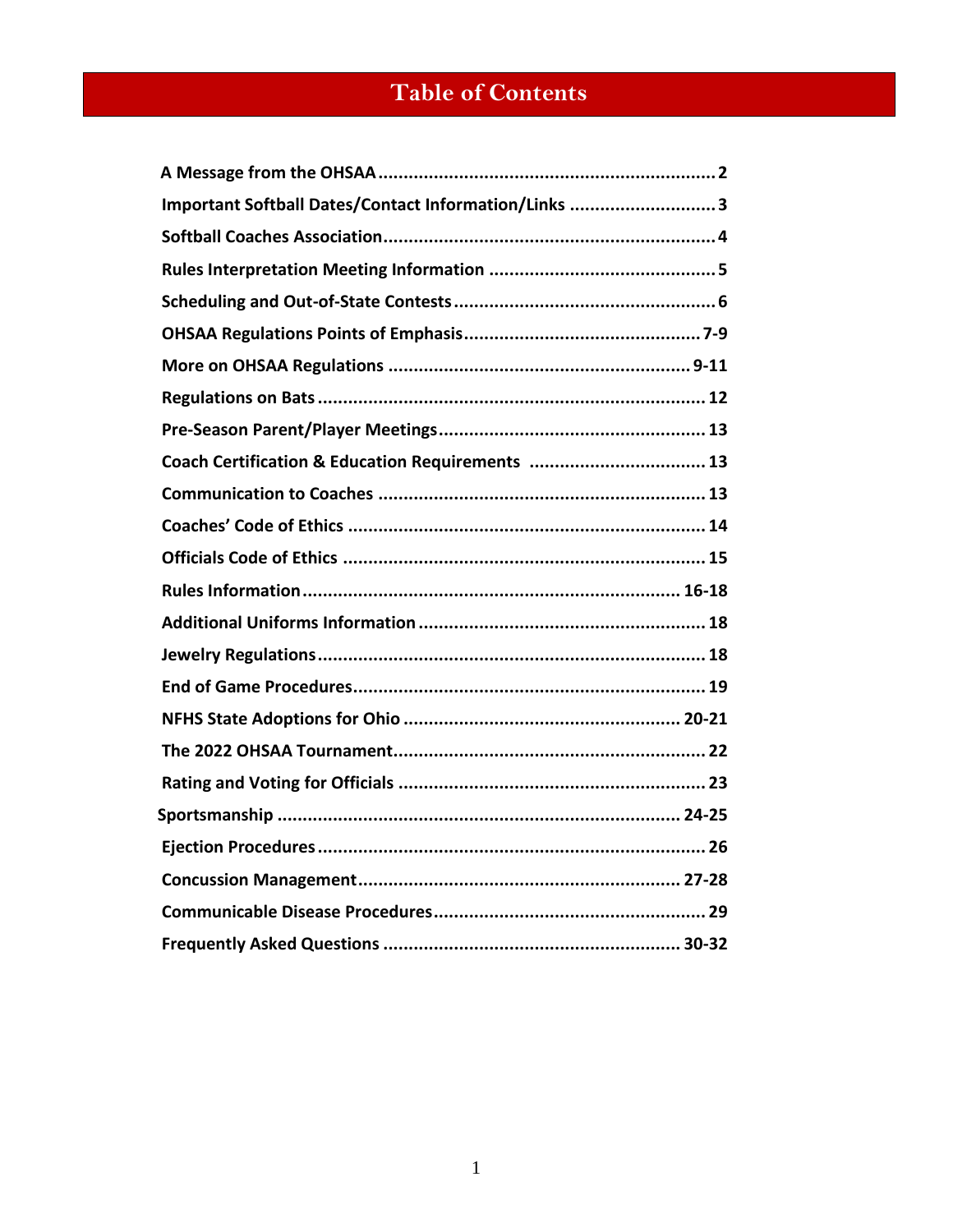# **A Message from the OHSAA Sport Management Team**

Coaches and Administrators,

Congratulations on your role as coach or administrator with oversight of the softball program at your school. This manual is designed as a quick reference for pertinent information regarding the sport of softball in the OHSAA. Due to the high volume of requests that come to our office, you are strongly encouraged to do three (3) things prior to sending an email or calling the OHSAA office:

1. Consult the subject areas in this manual.

2. Consult with your school's Athletic Administrator. He or she most likely knows the answer or has the resource to answer your questions.

3. Go to the Softball webpage at [https://www.ohsaa.org/sports/softball.](https://www.ohsaa.org/sports/softball) Various items are located on this site to assist you. In addition, I ask that you take note of the coach memos that will be sent out and posted to the main softball page.

This is a reminder that our State Rules Meetings remain mandatory for Varsity head coaches, which can be accessed on your myOHSAA profile. All other volunteer, assistant coaches, etc. are encouraged to view the rules meeting and become familiar with the rules. This is addressed in the early pages of this manual. All rules governing OHSAA Softball stem from the National Federation (NFHS) and the OHSAA. The NFHS Rules are specific to the playing rules while OHSAA Sports Regulations (and Bylaws) govern administrative rules specific to Ohio. No coach, administrator, or official has the authority to modify or set aside these rules.

Thank you for your professionalism, mentorship and service to the student-athletes at your schools. I wish you all the best this season!

Pate Barnett

Kate Barnett Sport Administrator

*The Ohio High School Athletic Association Mission Statement To serve our member schools and enrich interscholastic opportunities for students.* 

*The Ohio High School Athletic Association's mission is to serve our member schools and enrich interscholastic opportunities for students*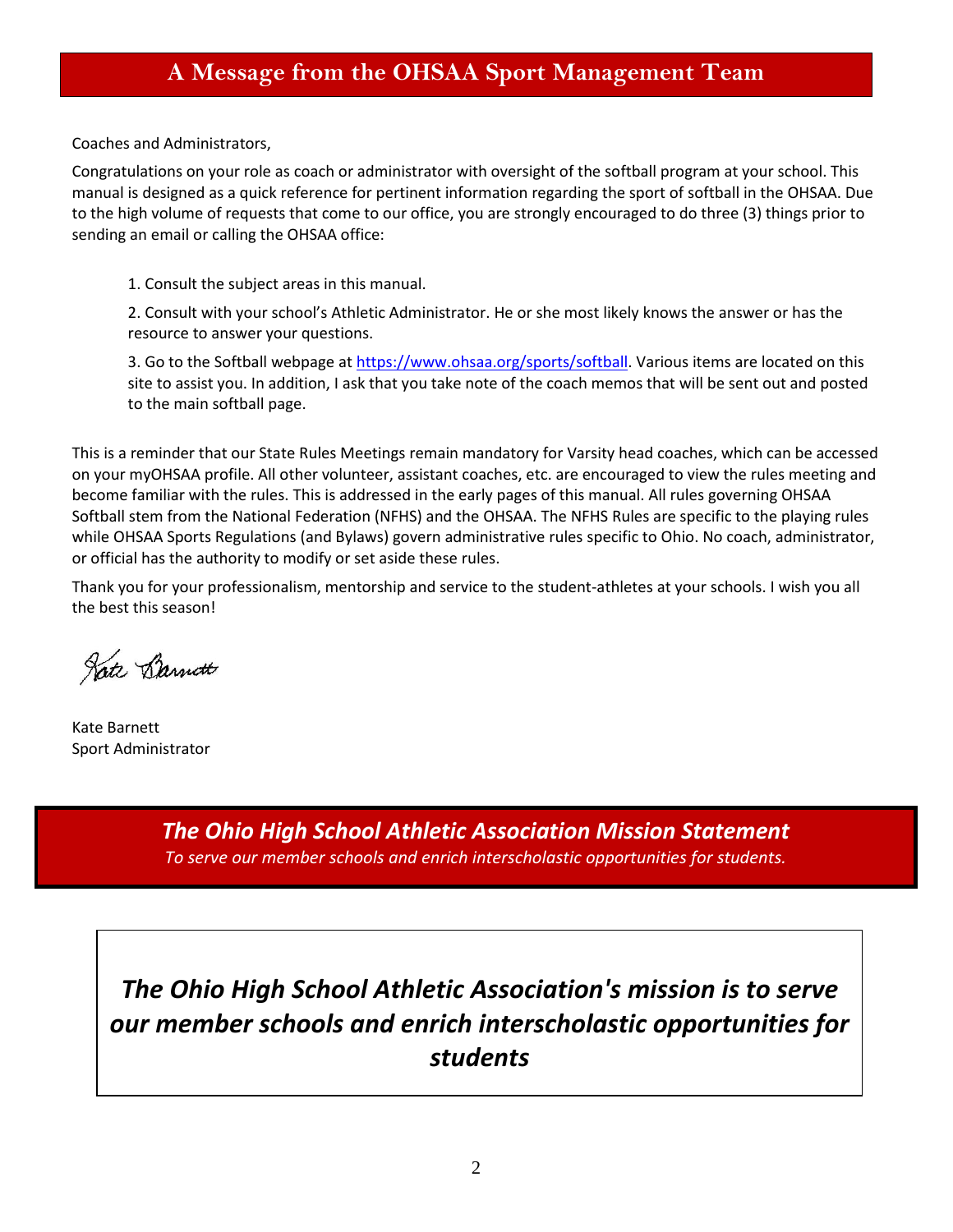# **Important Dates and OHSAA Contact Information**

| February 9, 2022      | State Rules meeting opens                                                                                            |
|-----------------------|----------------------------------------------------------------------------------------------------------------------|
| February 21, 2022     | First day of coaching / Practice may begin                                                                           |
| March 26, 2022        | First regular season contest<br>Deadline to review the State Rules Meeting without a fee<br>Non-interscholastic date |
| April 25, 2022        | Final day for Completion of the State Rules meeting with<br>late Fee                                                 |
|                       | (Teams cannot enter the OHSAA tournament if the meeting<br>is not completed by this time)                            |
| May 1, 2022           | Tournament Draw meeting                                                                                              |
| May 7 – May 14, 2022  | <b>Sectional Tournament</b>                                                                                          |
| May 16 - May 21, 2022 | <b>District Tournament</b>                                                                                           |
| May 25 - May 28, 2022 | <b>Regional Tournament</b>                                                                                           |
| June 2 – June 4, 2022 | <b>State Tournament</b>                                                                                              |
| June 11, 2022         | Season End                                                                                                           |

## **OHSAA Staff Contacts for 2022**

Kate Barnett, OHSAA Sport Administrator[, kbarnett@ohsaa.org](mailto:kbarnett@ohsaa.org)

Administrates the sport of Softball and oversees the tournament, writes Softball Sports' Regulations, Softball Tournament Regulations

Jerry Fick, OHSAA Director of Officiating Development, [swdoc@fuse.net](mailto:swdoc@fuse.net)

Responsible for overseeing Softball officials in Ohio. Serves as liaison with NFHS and oversees the education and recruitment of softball officials in Ohio.

## **Softball Informational Links**

- **[OHSAA Softball Webpage](https://www.ohsaa.org/sports/softball)**
- **[NFHS Softball Webpage](https://www.nfhs.org/activities-sports/softball/)**
- **[OHSAA Softball Sports Regulations](https://ohsaaweb.blob.core.windows.net/files/Sports/Softball/SoftballRegs.pdf)**
- **[OHSAA General Sports Regulations](https://ohsaaweb.blob.core.windows.net/files/Sports/GeneralSportsRegulations.pdf)**
- **[Softball Uniform Regulations](https://www.ohsaa.org/SchoolResources/uniform/softball)**
- **[NFHS/USA Softball Approved Bat List](https://www.teamusa.org/USA-Softball/Certified-Equipment)**
- **[Coaches Education](https://nfhslearn.com/) (NFHS)**
- **[Ohio HS Fastpitch Softball Coaches Association](http://www.ohsfsca.org/index.html)**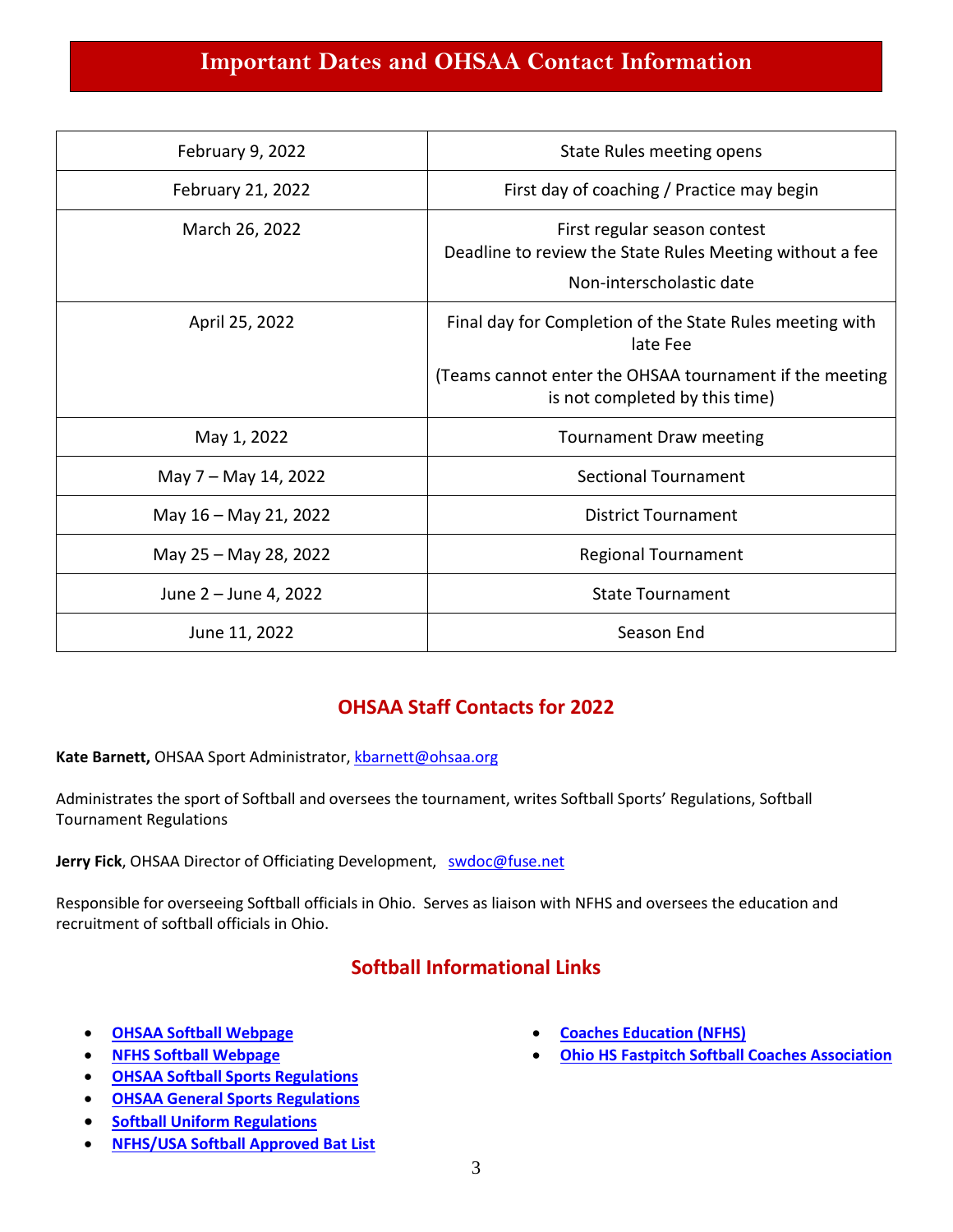# **The Ohio High School Fast Pitch Softball Coaches Association**

The purpose of the Ohio High School Fastpitch Softball Coaches Association is to unify all softball coaches in the state of Ohio, to promote high school softball, to create an official line of communication with the OHSAA to foster higher standards of professionalism and ethics, and to maintain a strong contact with national, state, and local coaches organizations of softball.

#### **What the OHSFSCA does for You**

- 1. Conducts the annual OHSFSCA convention and clinic.
- 2. Conducts annual board meetings.
- 3. Maintains the OHSFSCA website at [www.ohsfsca.org.](http://www.ohsfsca.org/)
- 4. Conducts the state coaches' poll.
- 5. Selects all-state teams in each division.
- 6. Sponsors and conducts the annual all-state awards recognition banquet.
- 7. Sponsors the Delores Billhardt Award.
- 8. Maintains and selects the Hall of Fame and induction banquet.
- 9. Provides scholarships to graduating sons/daughters of member coaches.
- 10. Selects an annual academic all-Ohio team.
- 11. Honors coaches with service and victory awards.
- 12. Honors past presidents and selects and honors Hall of Fame members.
- 13. Serves as liaison to the OHSAA board of directors.

**For more information about OHSFSCA District Meetings:<http://www.ohsfsca.org/districts.html>**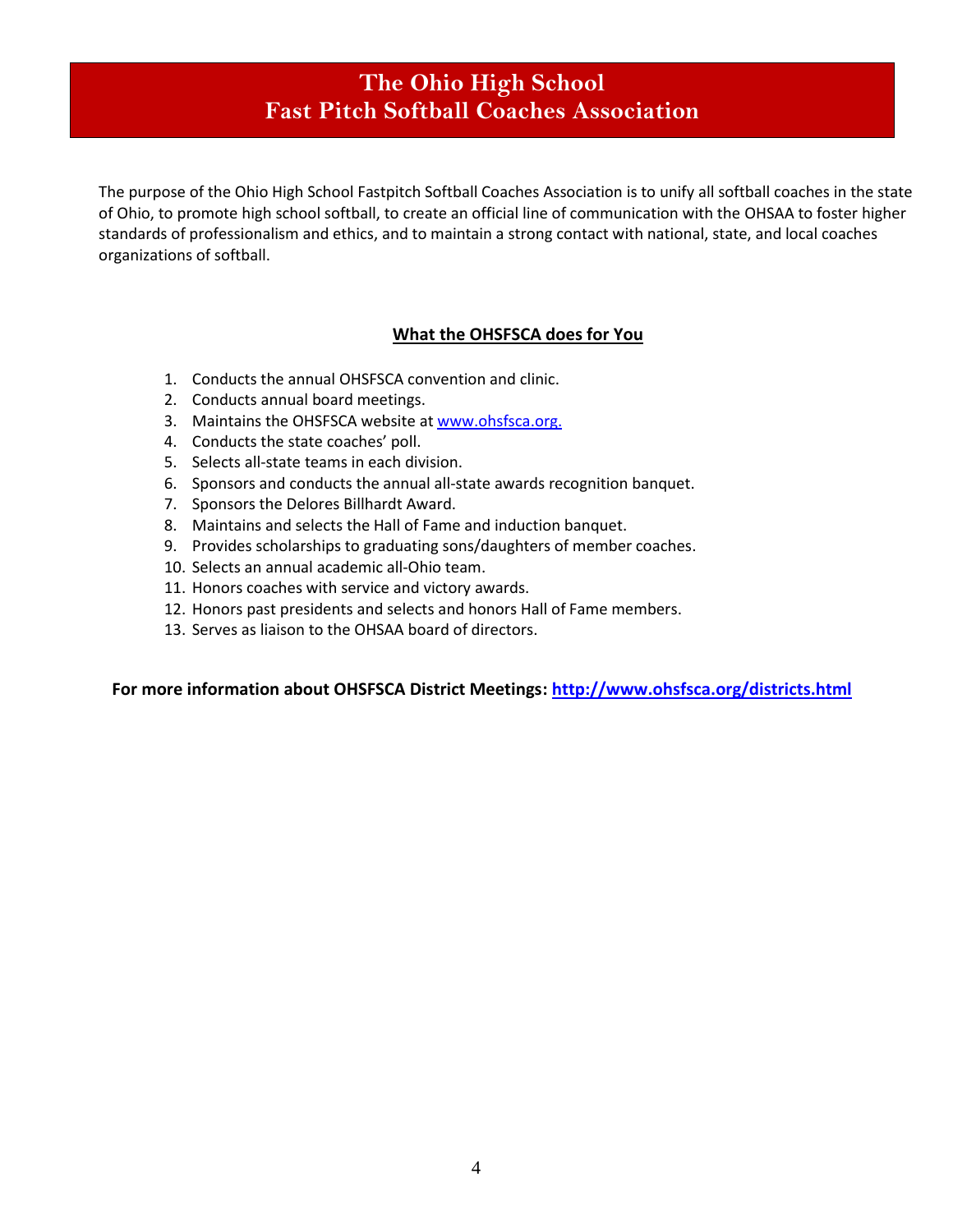# **Rules Interpretation Meetings**

The State Rules Interpretation Meeting is **MANDATORY** for coaches and umpires.

**The ONLINE Rules Meeting link was activated February 9 at 9:00 a.m.** The last day for completion of the online version for coaches and umpires is **March 26 at 11:59 p.m.** After that time, a \$50.00 late fee is charged for access to the meeting. The FINAL deadline with penalty, will be Monday, April 25 at 11:59 p.m. Failure to complete the meeting by this date will result in immediate withdrawal from the OHSAA Tournament.

**For Coaches:** The Rules meeting is available through the coach's individual myOHSAA account. If you do not already have your account, you will obtain your myOHSAA account in this way:

- 1. Your Athletic Director adds the staff member's name by using the "Add New Staff" button.
- 2. Your AD follows the prompts to add the:
	- a. New Staff Member's FIRST NAME
	- b. New Staff Member's LAST NAME
	- c. New Staff Member's EMAIL ADDRESS
	- d. Check box(es) to assign the appropriate roles/positions
	- e. Click the "INVITE NEW STAFF" button
- 3. The invited staff member (you) receives an email from [info@myohsaa.org.](mailto:info@myohsaa.org) Please check junk and spam folders for this email if you don't see it in your inbox.
- 4. Once the new staff member (you) opens the email,
	- a. Click the link inside and follow the prompts to either 'login' or 'create an account'

Once you login to your myOHSAA profile, click on the "Rules Meetings" tab and then Find a State Rules Meeting. Please do not use a Chromebook to watch the meeting as there have been issues with the meeting freezing. **When you access the Rules Meeting, make sure the email address linked to your myOHSAA account matches the email linked to the school's myOHSAA account. Failure to have the correct email address linked will result in no record of the Rules Meeting credit for your school.**

All screens of the presentation must be viewed for attendance credit to be provided. Once you have completed the meeting, attendance credit will be immediately recorded and you can check your myOHSAA account to confirm credit. Go to the Rules Meetings Tab and "My State Meeting Attendance" on the left-hand side. There will be a date and time stamp indicating completion of the meeting. If you do not see your attendance in your account after completing the meeting, please email me so I can make the proper adjustment.

## **Please do NOT use a Google Chrome tablet—these devices will not record attendance. You must use a desktop or laptop computer.**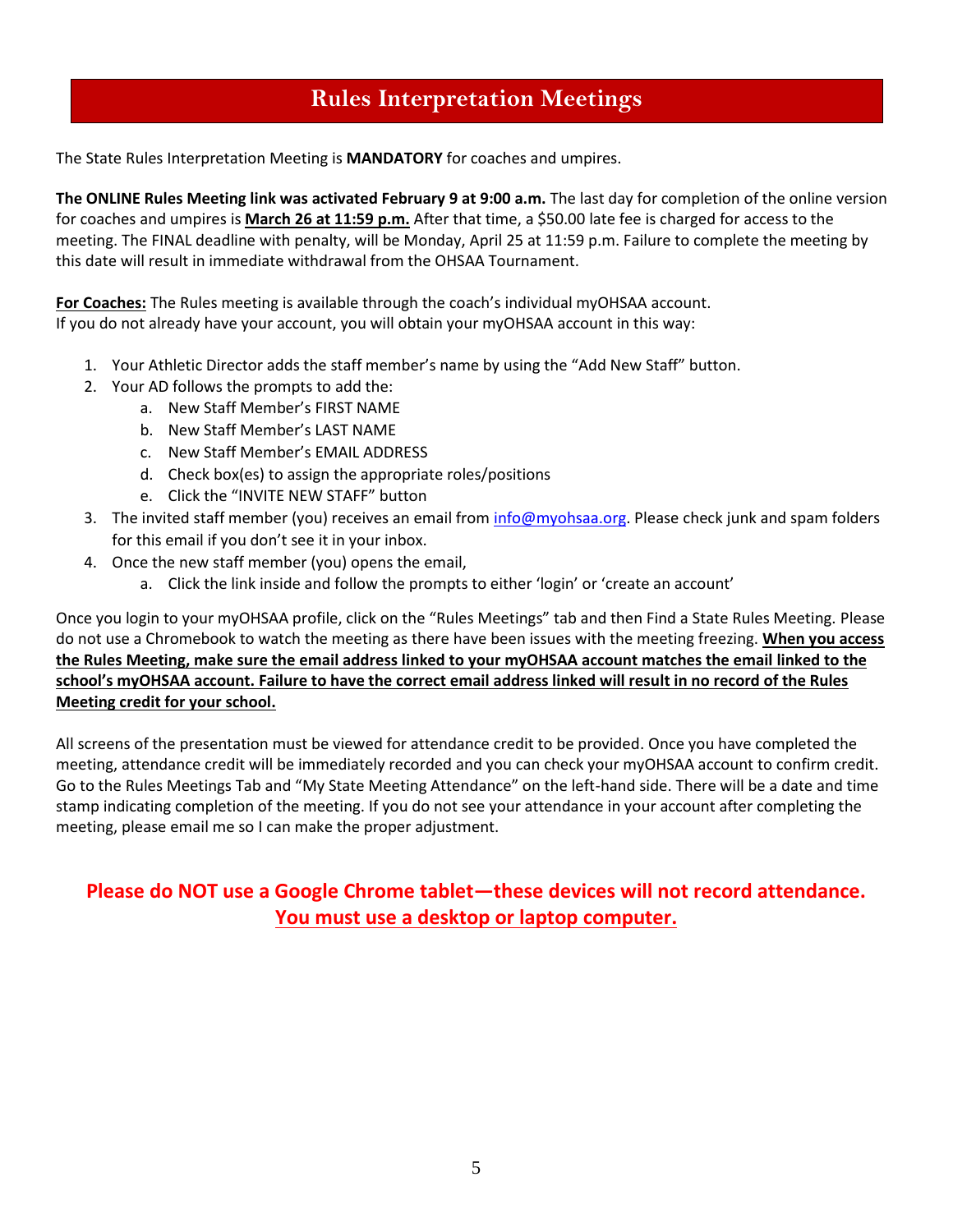# **Regular Season and Out-of-State Contests**

The first date for regular season contests is **Saturday, March 26, 2022.**

- You may not play any regular season contest prior to March 26, 2022.
- If you scrimmage another opponent, it must be considered the same for both participating teams.
- Teams may not travel out of state just to practice.
- Teams may travel out of state to compete in scrimmages, previews and games in states OR provinces in Canada that border Ohio regardless of distance. The states are Indiana, Kentucky, Michigan, Pennsylvania, and West Virginia and the province is Ontario in Canada.
- Teams may travel to a non-bordering state one time per season. Teams may practice while participating out of state. The Board requires documentation of this trip and the form can be found for your reference [here.](https://ohsaaweb.blob.core.windows.net/files/Eligibility/forms/NonBorderingStateApproval.pdf)
- In all contests competed outside Ohio, each school shall follow all Ohio eligibility standards, general and sport-specific regulations as well as the playing rules (NFHS or national governing body) as adopted by the host state association.
- **The penalty for schools that participate in a regular season contest before March 26, 2022 or travel to a nonbordering state more than one time per season shall be INELIGIBILITY FOR THE OHSAA TOURNAMENT.**

## **NFHS Sanctioning of Contests**

Whether a contest/event is in Ohio or outside of Ohio, schools must secure a sanction through the National Federation of State High School Associations for competition by a member school in any of the following contests:

- a.) Any interstate tournament in which four or more schools participate ANY event which includes either an Ohio or an out-of-state school that is co-sponsored by or titled in the name of an organization outside the school community; b.) Events involving non-bordering states where five (5) or more states are involved;
- b.) Events involving non-bordering states if more than eight (8) schools are involved;
- c.) Events involving two (2) or more schools that includes a team from a foreign country, with the exception of Canada and Mexico. NOTE: In b.) and c.) above, no sanction is required if the contest(s) only involve Ohio schools and/or schools which border Ohio.

Schools desiring to participate in an event covered under the scenarios must visit https://www.nfhs.org/Sanctioning/ in order to obtain the sanction.

## **End of Season Date**

Relative to regular season contests, teams may schedule games up until the end of season, **June 11, 2022.** Teams who do not advance in the OHSAA tournament may still compete in contests up until June 11th pending teams have not exhausted the maximum permissible number of regular season contests at that time. his means that, even though you are in the OHSAA tournament or eliminated from the OHSAA tournament, you may still schedule (usually 'make up') a contest until this date. Keep in mind that playing this late also eliminates any opportunity for a player to play noninterscholastic softball until the school season is complete.

## **A Note on Scrimmages and Previews**

Scrimmages are permitted at anytime during the season, including during the OHSAA tournament. Both teams competing in the scrimmage must count the contests as such. One team may not consider the contest a regular season contest and the other consider it a scrimmage. Teams may compete in a maximum of four (4) scrimmages or three (3) scrimmages and one (1) preview.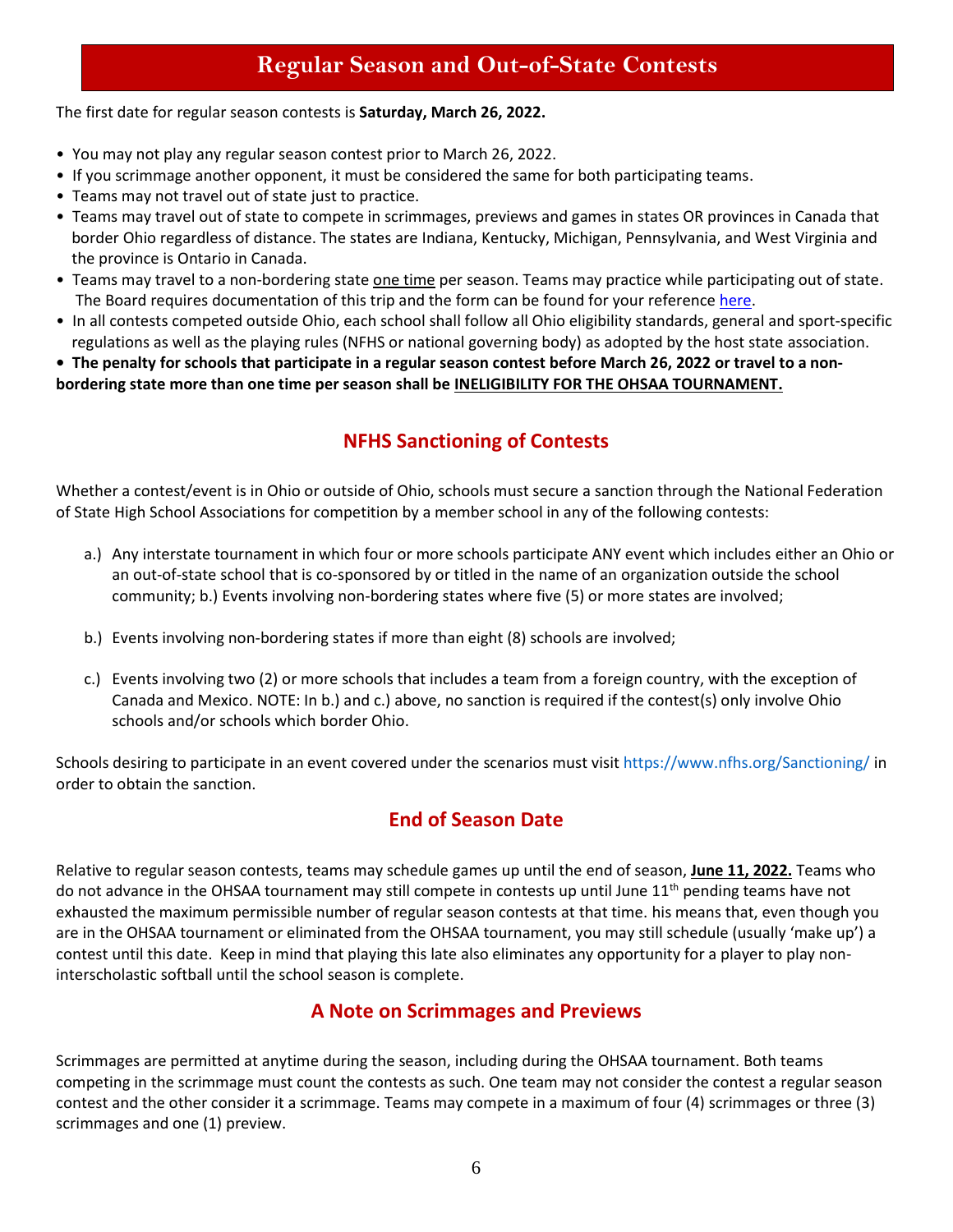# **OHSAA Regulations Points of Emphasis**

#### **Bylaw 4-7-1 – Transfer**

In the referendum vote which took place in May 2018, the member high school principals voted to change the transfer consequence, for those students who change high schools and do not meet a transfer exception, from the first half of the season to the second half of the season plus the OHSAA tournament. Once the first 50% of the maximum allowable regular season contests have been completed, the student becomes INELIGIBLE for the remainder of the regular season plus the OHSAA tournament. The current regulation in softball is that the student becomes ineligible at Game 15.

We urge your athletic administrator to direct any questions they might have about this transition and the application of the transfer consequence to a member of the compliance team: Kristin Ronai (kronai@ohsaa.org), Ronald Sayers (rsayers@ohsaa.org), or Alexis Holderman (aholderman@ohsaa.org).

#### **Bylaw 4-1-3 Non-interscholastic participation (during the school season)**

Members of an interscholastic softball team shall not participate in non-interscholastic programs (i.e. AAU, club, travel, church, recreational, etc. teams), anytime during the school season. This includes tryout opportunities, practices or matches.

Member of an interscholastic team is defined below per the OHSAA Bylaw 4-1-3.

4-1-3 A student is a member of an interscholastic squad when the student participates in an interscholastic contest. Such status as a squad member continues until the start of the next school season in that sport. An athletic contest involving participants from another school or any non-interscholastic or any organized adult team is a game, preview or a scrimmage.

Therefore, once a student-athlete participates with the school team in a scrimmage, preview or contest, he or she triggers member of a team status.

Colleges and universities may solicit opportunities for your student-athletes to train or practice with the college team, but these opportunities would be considered non-interscholastic events. Student-athletes who have triggered member of a team status shall not participate or he or she will become immediately ineligible for post season competition.

#### **Inclement Weather**

The NFHS has added a new note to the inclement weather policy which reads:

**\*NOTE:** At night, under certain atmospheric conditions, lightning flashes may be seen from distant storms. In these cases, it may be safe to continue an event. If no thunder can be heard and the flashes are low on the horizon, the storm may not pose a threat. Independently verified lightning detection information would help eliminate any uncertainty.

The thirty-minute rule remains in place. Any time you hear thunder, there is an automatic 30-minute wait. When lightning is seen, play would be suspended as normal, and the 30-minute count would begin. The note simply allows coaches and umpires to determine whether to continue play if there is no thunder and you can determine that the lightning is not a threat. This is only applicable at night.

• **Thirty-minute rule:** Competition or practice shall be suspended once lightning has been recognized or thunder is heard. It is required to wait at least 30 minutes after the last flash of lightning is witnessed or thunder is heard prior to resuming practice or competition. Given the average rates of thunderstorm travel, the storm should move 10-12 miles away from the area. This significantly reduces the risk of local lightning flashes.

**Any subsequent lightning or thunder after the beginning of the 30-minute count shall reset the clock, and another count shall begin.**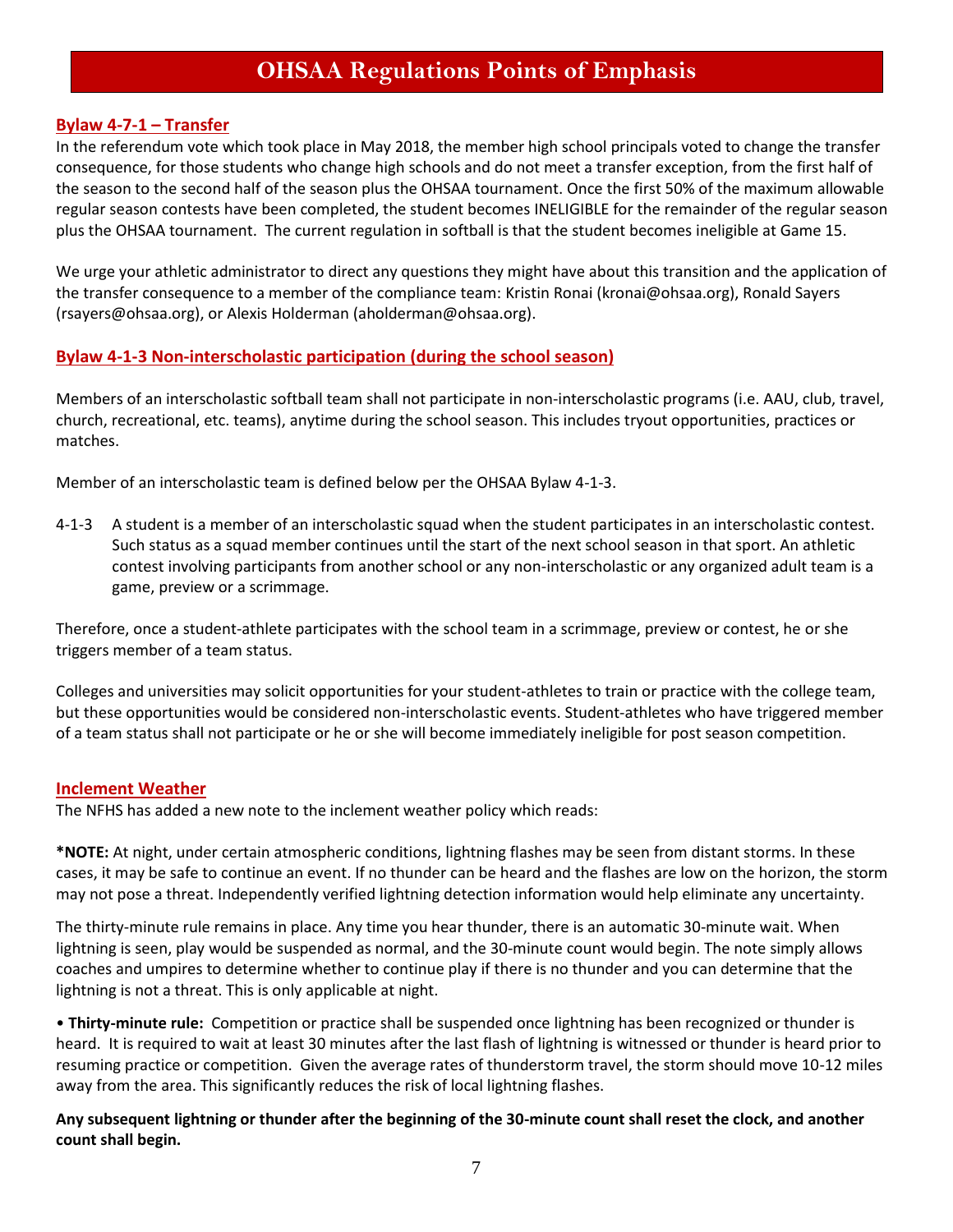#### **Sports Regulation 7.5 – Coaching Out of Season (10-Day Rule)**

\*\*The Board is still reviewing the application of this regulation. Further information will be posted spring 2022.

General Sports Regulation 8.2.1 should be reviewed since it pertains to out-of-season instruction, which is different than the regulations pertaining to General Sports Regulation 7.5.1. There are three regulations that have not changed:

- 1. The No-Contact Period for the sport of softball is August 1-August 31. Coaches are not permitted to coach his or her student-athletes during this time. Coaches may, however, oversee weight training during this time.
- 2. GSR 7.3 which outlines that four (4) student-athletes from the same school may participate on a non-school team.
- 3. Rotating of players on the non-school team is not permitted. Coaches may not substitute players from the same school on a non-school team. Non-school team rosters must be set and may only have a maximum of four (4) players from the same school on the team.

#### **Sports Regulations 8.2, Individual Skill Instruction (Non-School Coaches During the Season)**

This regulation addresses student-athletes receiving individual instruction **during the season** from individuals not associated with the school's softball program. These include (but not limited to) instruction from private hitting instructors and pitching instructors. Sports Regulation 8.2.3 reads:

*"Non-school coaches or instructors may provide individual skill/coaching instruction to a member of a school team at any time provided the individual skill/coaching instruction does not violate any Board of Education (or similar governing body), school administrators'' or school coaches' policies or the Ohio Revised Code."*

The language of this regulation provides the latitude to a school's administration OR coach that may NOT want to allow players to obtain "outside instruction" during the season. Within this regulation, you are given the authority to do so within your own athletic/team policies.

#### **Sports Regulations 8.3.1, Individual Skill Instruction**

This regulation permits school coaches the opportunity to provide individual skill instruction outside the season of play AND outside the June 1 – July 31 period. This opportunity is intended to allow school coaches to work with his or her student-athletes. This regulation limits the number of individuals (regardless of age or gender) to six who may be present for instruction. ALL coaches, whether paid OR volunteer, must follow the guidelines established within this regulation. It is built upon the assumption that ANY individual that works with individuals in a school has a Pupil Activity Coaching Permit and falls under these guidelines. Special attention should be given to the Ohio Ethics Law as it relates to school individuals using school facilities outside the normal work environment. (See your school administration on the Ohio Ethics Law and how it relates to you as a coach).

*The intent of this regulation was not designed to provide more team coaching opportunities out of season and in no way designed to be a team workout regulation outside the season. It is available for our school coaches to give individual skill (hitting instruction, fielding instruction, or pitching instruction, etc.) outside the season.*

#### **Double First Base Required in Ohio**

This is identified in a note in Rule 1-2-1 of the NFHS Softball Rules. Given that, and the safety involved, this regulation is required of all schools in Ohio.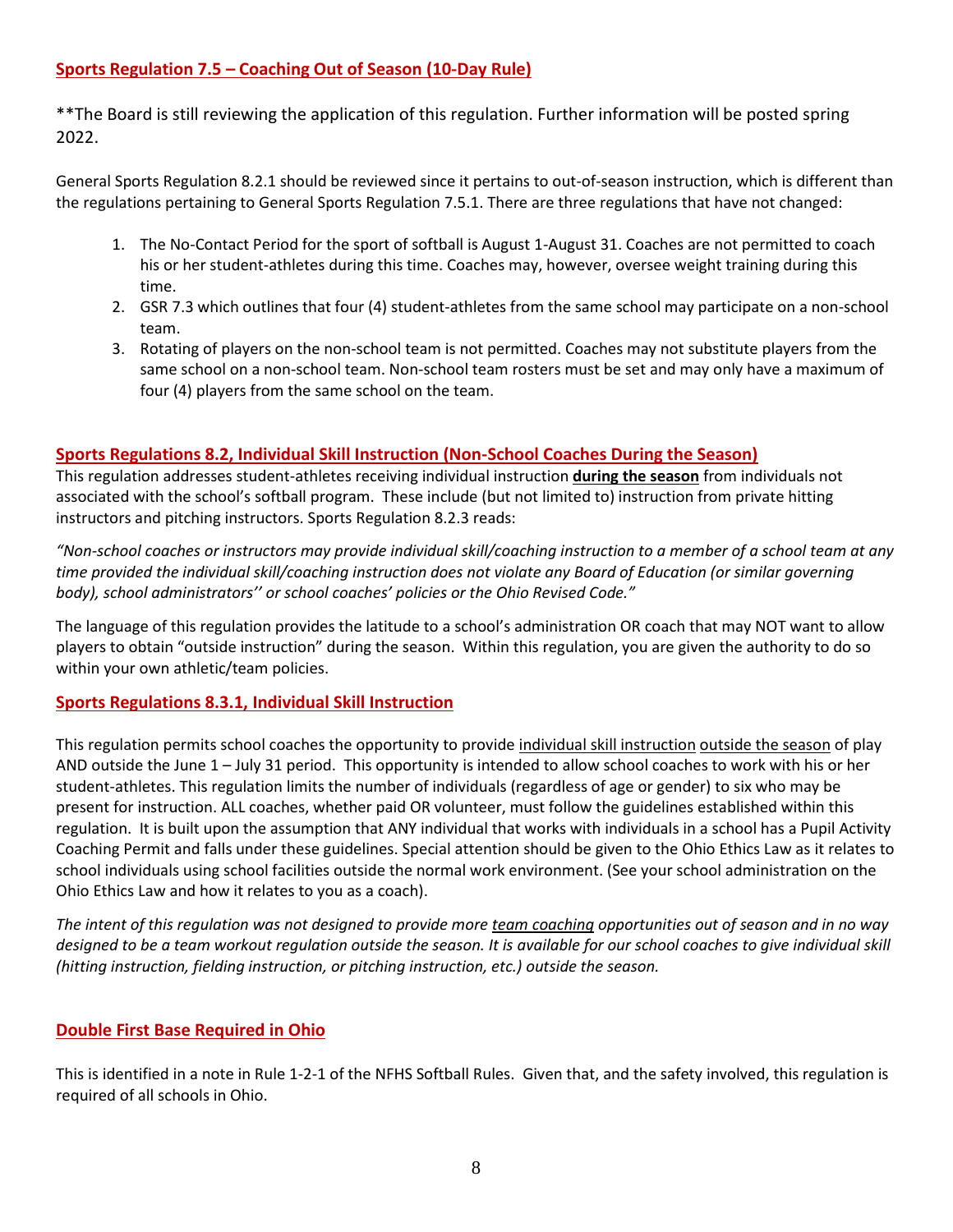#### **Supervision**

Softball coaches are permitted to supervise weightlifting during the No-Contact periods.

#### **Maximum number of contests**

No school team may participate in more than twenty-seven (27) regular season contests. Double headers are permitted but each contest would count toward the maximum number of permissible contests.

Per our Softball Sport Regulations, individuals are permitted to compete in a maximum of thirty-two (32) dates of competition. This rule allows for student-athletes to compete on both JV and Varsity teams throughout the season. Doubleheaders count as one (1) date of competition. Individuals are not permitted to compete in more than two (2) contests in a day with the one-day exception permitted in softball for a tripleheader.

Coaches must keep track of dates of competition for individuals. Any player that exceeds thirty-two (32) dates of competition will become immediately ineligible. Further, if an ineligible player participates in a contest, the contest will be forfeited. In the event contest limitations are questioned, coaches and administrators must provide written documentation (scorebook pages for example) to prove compliance.

# **More on OHSAA Regulations**

#### **General Sports Regulations**

General sport regulations provide guidance on non-sport specific regulations such as open gym regulations, no contact periods, non-interscholastic participation, player and coach ejection policies, etc. The sport regulations can be found on our website [here.](https://ohsaaweb.blob.core.windows.net/files/Sports/GeneralSportsRegulations.pdf)

This manual is designed to highlight just a few pertinent regulations that pose a lot of questions throughout the year.

#### **Open Gyms/Facilities/Fields at Member Schools**

Open gyms (or facilities) are clearly defined in GSR 10, but a brief overview is provided below.

- A school may open its athletic facilities for unstructured free play provided the activity is supervised by a school employee who may remove participants or spectators for disciplinary reasons.
- The school may designate the sport or sports that will be played during the free play period, but may not limit participation to a select group of students from within the school. Participation may be limited to students enrolled in that specific school.
- There can be no designation of who will play on which team or who will play whom. Only those students participating may be involved in the selection of teams.
- Regulation timing of games is not permitted.
- Written scorekeeping is not permitted.
- No individual invitations, written or oral, are permitted to any student who is not enrolled and in that school district.
- A coach, paid or volunteer, violates the provision of these regulations when the coach requires, suggests or in any way implies that a student's chance to be selected for an interscholastic squad is contingent upon participation at an open gymnasium or facilities program.
- Mandatory attendance at open gyms/facilities is not permitted.
- Transporting athletes to a school or non-school open gym/facility is a violation for any member of the coaching staff, paid or volunteer.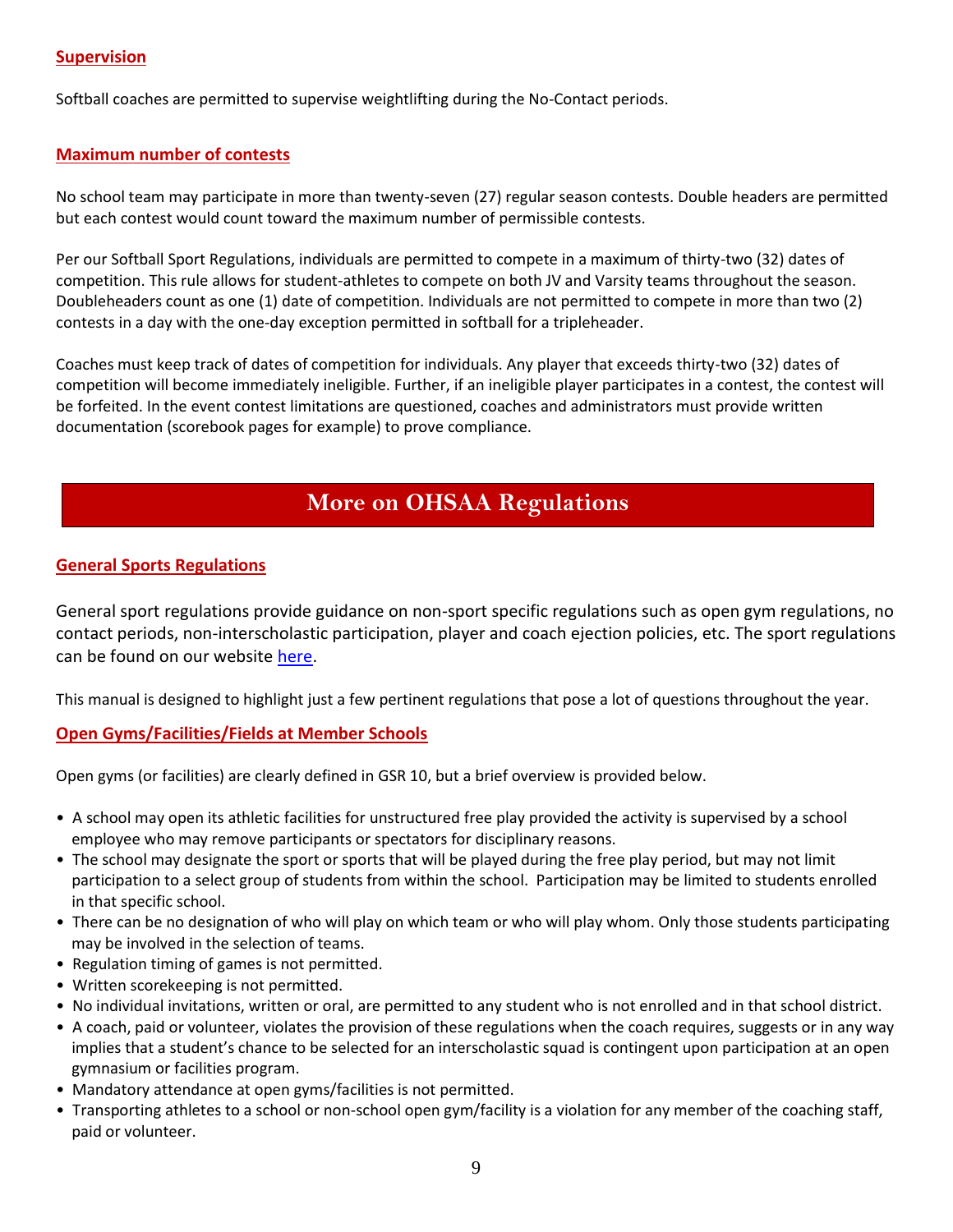- Coaches may participate in the unstructured free play in the open gym/facilities.
- Schools may restrict individuals from observing the open gym/facility activity.

#### **Softball Specific Regulations**

Sport specific regulations provide guidance specific to the sport of softball. The sport regulations can be found on our website [here.](https://ohsaaweb.blob.core.windows.net/files/Sports/Softball/SoftballRegs.pdf)

This manual is designed to highlight just a few pertinent regulations that pose a lot of questions throughout the year.

#### **Non-Interscholastic Competition**

Once a student-athlete triggers member of a team status (by competing in a contest, scrimmage or preview), she may not participate with a non-interscholastic team which includes tryouts, practice and contests.

A member of an interscholastic softball team sponsored by the Board of Education may participate in noninterscholastic softball (such as 'club' or 'travel') PRIOR TO and AFTER the school season under the following conditions:

• Teams formed for FALL softball leagues may not have more than four (4) players from any one school on the same team.

• The 50 percent team limit is not in effect for the sports of baseball, lacrosse and softball as soon as a team member has completed his/her school team's season through July 31.

• Graduating seniors are exempt from this four-player limitation with regard to non-interscholastic participation.

#### **Comments to News Media**

Each year unpleasant situations arise as a result of comments made to the news media by coaches. The OHSAA Constitution and Bylaws reads in part "Great care shall be exercised in the selection of officials, well in advance of the contest and agreed upon by schools involved." Public criticism of officials is a direct reflection upon those who were responsible for assigning the officials to the match. Officials are trained and expected to make no derogatory comments regarding the players, coaches, or schools. Coaches are expected to follow the same procedure in regard to the officials. Coaches violating this rule may be asked to discuss the problem personally with the Executive Director. (See Sports Regulations "Media Regulations")

#### **Videotaping Regulations**

#### **Regular Season Contests**

It is permissible for a school or a school representative to videotape or photograph regular season contests (including previews and scrimmages) of the team or individuals from one's own school. Such videotapes or photographs may be used for "in-game" coaching purposes only if it is specified in the national playing rules of the sport or in the specific sport regulations.

It is permissible for a school or a school representative to videotape or photograph regular season contests (including previews, scrimmages and/or practices) of teams or individuals not from one's own school only with the written consent of all schools participating in the contest(s).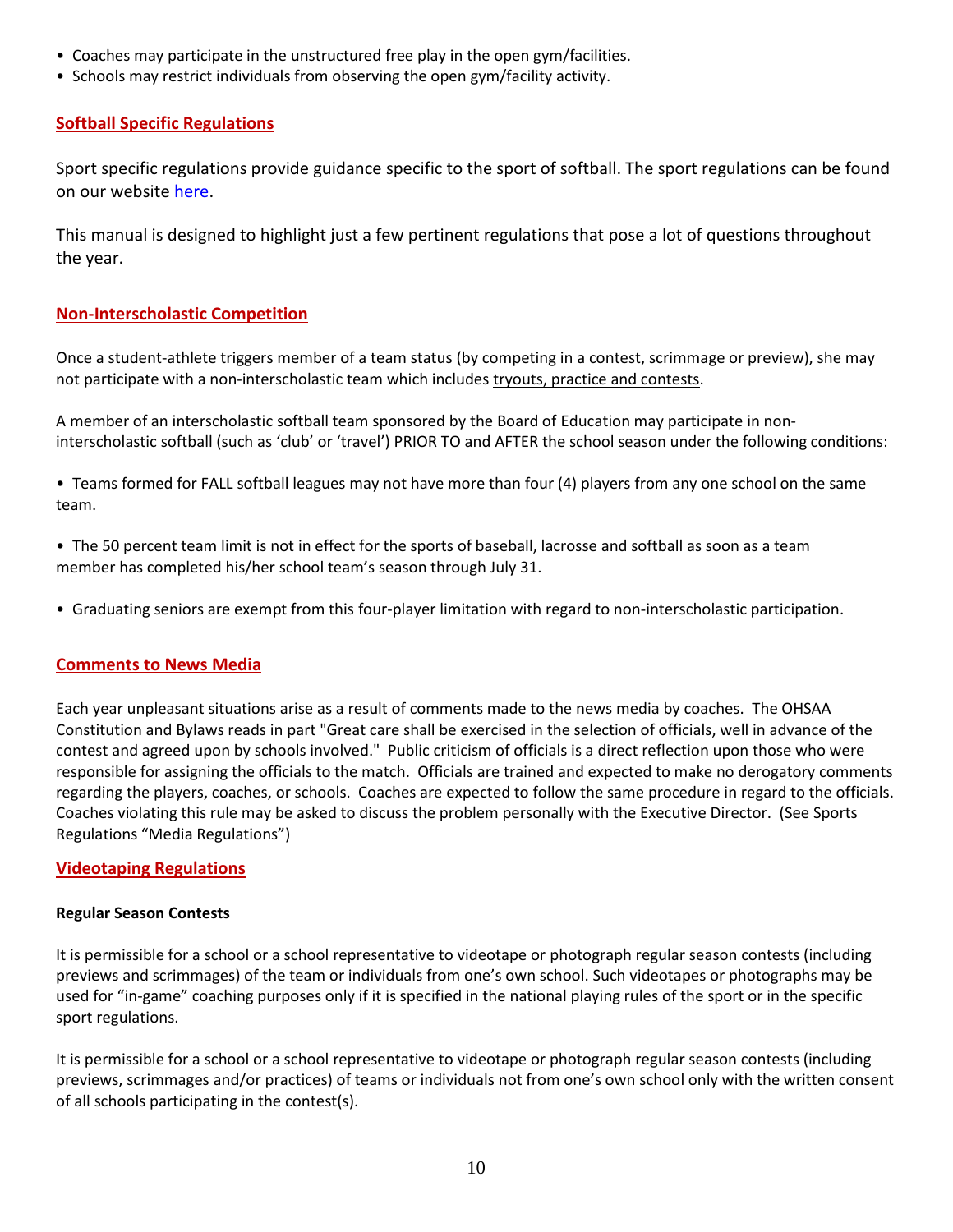#### **OHSAA Tournament Contests Videotaping and Photographing by Participating Schools**

- Videotaping OHSAA tournament contests of the team or individuals from one's own school participating in the contest is permitted provided prior arrangements are made with the tournament manager, and it is done at the expense of the school involved. A maximum of two individuals per school are permitted to videotape.
- All photographs and videos taken by school representatives of the team or individuals from one's own school at OHSAA tournament contests are for school use ONLY. The use of photographs or videos taken by school representatives for commercial purposes is prohibited. Such videotapes or photographs may be used for "in-game" coaching purposes only if it is specified in the national playing rules of the sport or in the specific sport regulations.
- It is permissible for a school or a school representative to videotape or photograph tournament contests (including practices) of teams or individuals not from one's own school only with the written consent of all schools participating in the contest(s).
- It is permissible for a school or school representative to *utilize* video and photographs of tournament contests (including practices) of teams or individuals not from one's own school only with the written consent of all schools participating in the contest(s).

#### **Doubleheaders/Tripleheaders**

There are no restrictions on playing doubleheaders on school nights. Doubleheaders are are dependent on local school district/athletic department policy. Once per year, softball teams are permitted to play three contests in one day provided it is on a non-school day.

#### **Umpires**

Umpires used for varsity contests must be OHSAA Class 1 umpires (a Class 2 umpire may be used in emergency situations with approval from the OHSAA Officiating Department). Class 1 or Class 2 must be used for JV contests. Class 1, 2, 3 or an umpire in training must be used for freshman contests. If only one OHSAA umpire is present, the contest may be played if opposing coaches mutually agree.

Per OHSAA Bylaw 8-3-1-, all decisions made by officials shall be final without appeal.

#### **Indoor Softball**

There is no limit on the number of players from the same school team competing together in indoor softball from November 1-February 1. Coaches are permitted to coach his or her own players on an indoor softball team during this time period.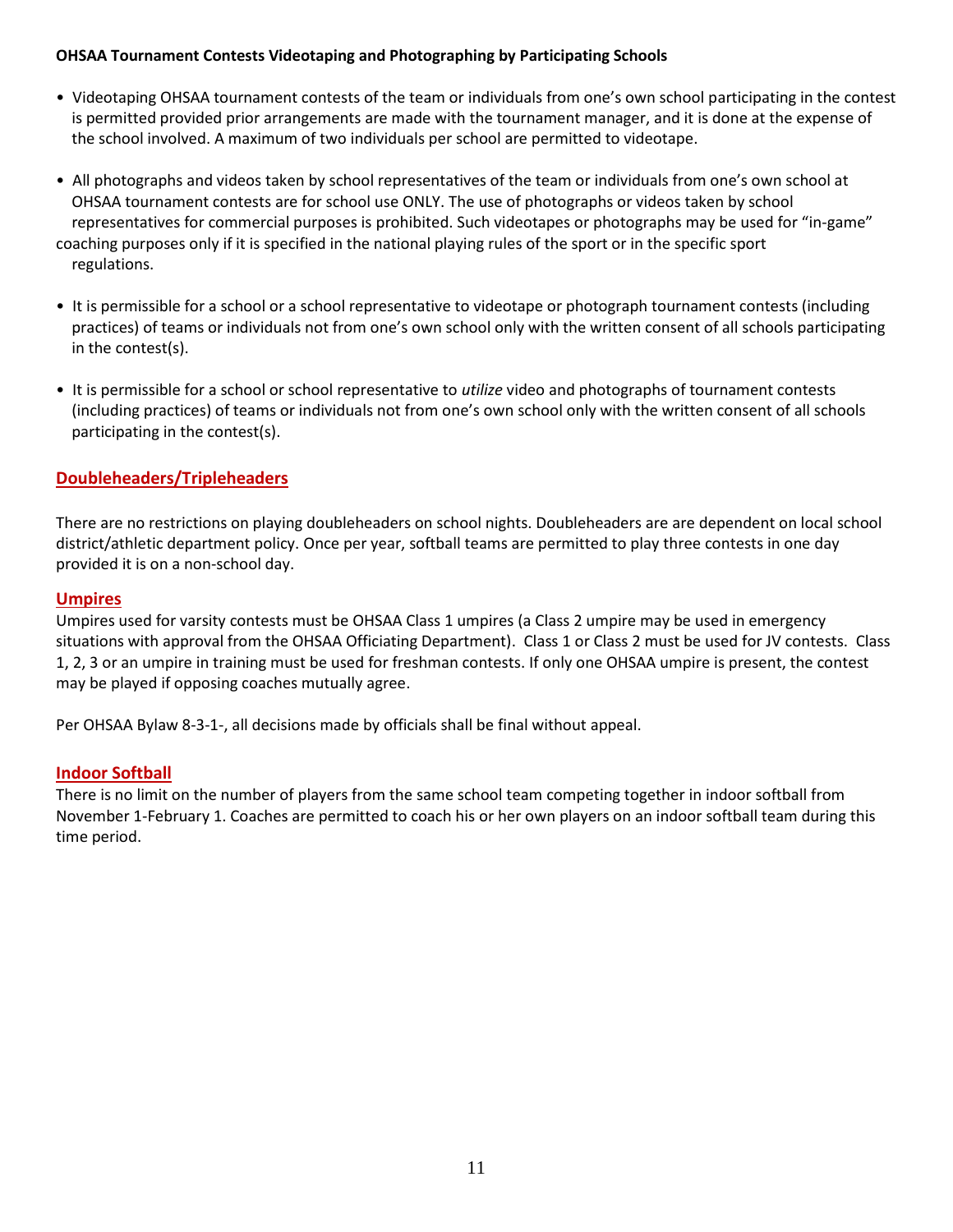Below is detailed information on bat regulations, definitions and penalties. All NFHS rules governing bats are found in Section 5 of Rule 1 (page 12-13 of the NFHS Rules Book).

#### **Bats – Definitions and Penalties – Rules 1-5-1, 2-4, & 7-4-2**

- An illegal bat does not meet the specifications of Rule 1-5. Altered bats and non-approved bats are both types of illegal bats. There are other types of illegal bats – a bat without a sufficient safety grip or a bat that has pine tar on the barrel are just two examples. A batter who enters the box with an illegal bat or is discovered having used an illegal bat with the infraction being detected by the umpire or the defense prior to the next pitch is out. The ball is immediately dead, and all runners return to the base occupied at the time of the pitch. If a runner was retired on the play, the out stands and the runner does not return.
- An altered bat was once legal but has been structurally changed by rolling, shaving, warming, or some other intentional act. When an altered bat is used, all penalties for an illegal bat apply PLUS the batter and head coach are also ejected from the game.
- A non-approved bat is one that does not meet USA Softball (formerly ASA) specifications OR has been placed on USA Softball list of non-approved bats with the USA Softball certification mark. When a non-approved bat is used all penalties for an illegal bat apply PLUS the batter and head coach are also ejected from the game (same penalty as for an altered bat).
- Beginning in 2020, a new definition has been added for a damaged bat. This item is defined as a bat that was once legal but is now broken, cracked, dented, rattles, or has sharp edges that could cut the ball. Note that a bat that has developed instability in the handle or taper (often called a wobble) is considered a damaged bat. Damaged bats are not considered illegal and when discovered are immediately removed from the game without penalty. EFFECTIVE IN 2022 – Rule 3-6-21 adds a penalty for a batter using a damaged bat previously removed from that game by an umpire. If this occurs, the batter is out and both the offender and head coach are restricted to the dugout for the remainder of the game.
- It is important to know what Certification Marks are required for NFHS softball competition. Rule 1-5-1d and Figure 1-6 have now been updated to include USA Softball's newest certification mark shown which are also provided below – there are now three marks which are the only approved marks for bats used in high school play:



NFHS rules require that bats meet the USA Softball bat performance standards. Thus, bats that only bear approval marks from other softball organizations without one of the above certification marks do not meet the requirements for use in high school play. Note that USA Softball also publishes a listing of Non-Approved Bats with Certification Marks. This was created to provide a listing of bats that had once been approved for use but are no longer deemed approved for use. This listing can be found on the USA Softball website at this link: [https://usa.asasoftball.com/e/BB1P2000.asp.](https://usa.asasoftball.com/e/BB1P2000.asp)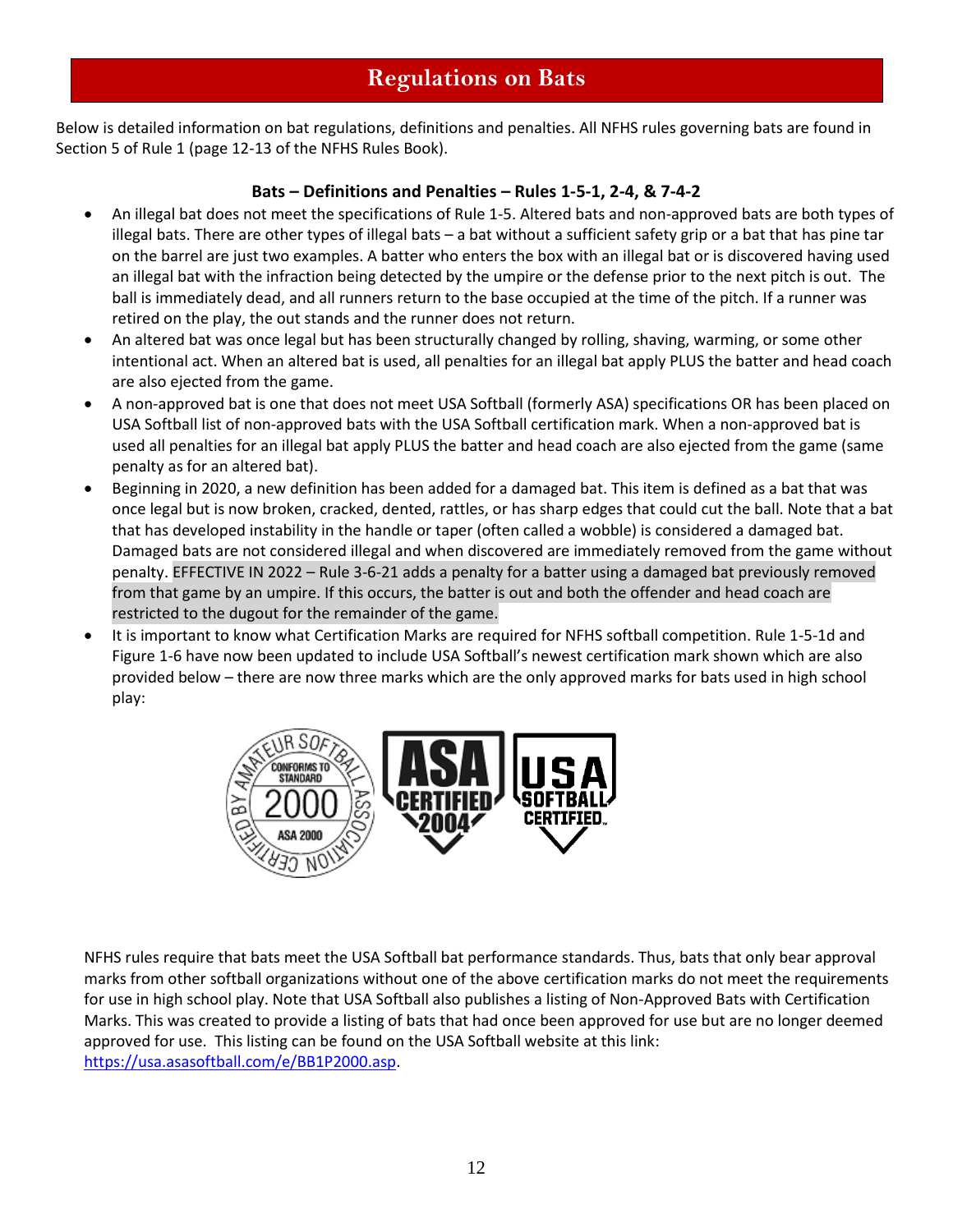# **Pre-Season Parent/Player Meetings**

Pre-season meetings with parents are mandatory and will most likely occur along with other spring sport teams. This is determined by each school's athletic administrator. This is the time to cover such things as eligibility requirements, individual school policies, individual sport polices, sporting behavior issues and expectations, travel plans for away contests, etc.

Also, a course titled "The Role of the Parent in Sports" has recently been offered by the NFHS and is FREE to parents. Encourage them to watch this very informative video course. Coaches are encouraged to share new rule changes with parents. Many times parents become argumentative or lash out due to know being knowledgeable about the rules.

NFHS courses are available through the [www.nfhslearn.com](http://www.nfhslearn.com/) website. For softball specific rules, you can direct parents to the NFHS website where additional information is provided at the bottom of the page [here.](https://www.nfhs.org/activities-sports/softball/)

# **Coach Certification & Education Requirements**

All Coaches of Middle School/Jr. High and High School teams must have a Pupil Activity Permit issued by the Ohio Department of Education to coach in the state of Ohio.

The application process can begin here: [http://education.ohio.gov/Topics/Teaching/Licensure/Audiences/Coaching-](http://education.ohio.gov/Topics/Teaching/Licensure/Audiences/Coaching-Permits)[Permits.](http://education.ohio.gov/Topics/Teaching/Licensure/Audiences/Coaching-Permits)

The application requires: 1.) Completion of a background check; 2.) Completion of the NFHS' "Fundamentals of Coaching" course; 3.) Completion of CPR training through a course approved by your school or district; 4.) Completion of First Aid for Coaches requirements; 4.) Completion of Concussion training, and 5.) Completion Sudden Cardiac Arrest training.

# **Communication to Coaches**

The OHSAA will continue to send information to member school superintendents, principals, and athletic administrators electronically with timely updates and reminders on a variety of topics through the *OHSAA Administrator Update*. These bulletins are usually sent weekly and are also posted on the OHSAA website. Additional communication with softballspecific information in the form of memos will be emailed periodically to head coaches and athletic administrators as needed and will also be posted on the OHSAA Softball website.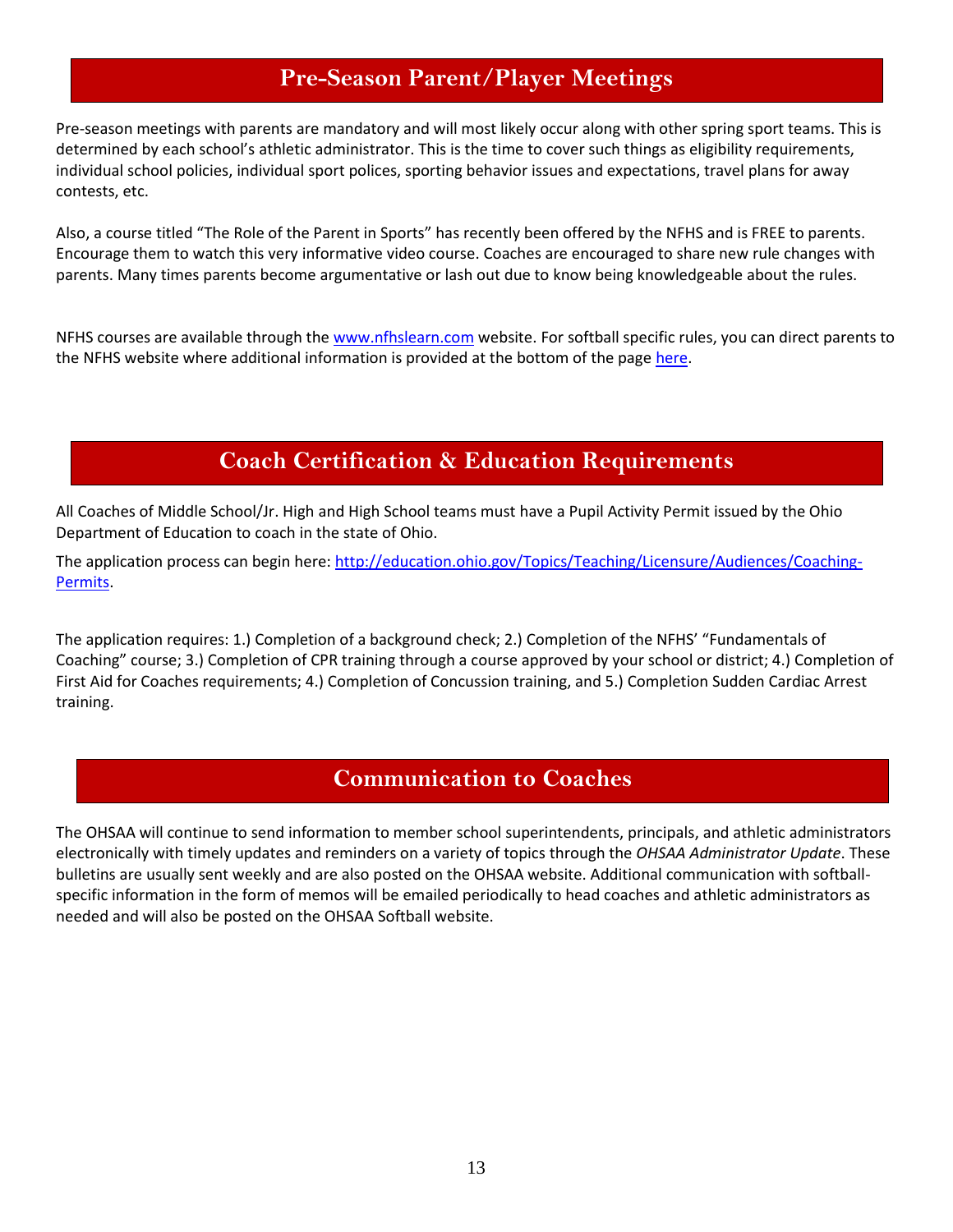# **Coaches Code of Ethics**

#### **From the NFHS Softball Rules Book**



*The function of a coach is to educate students through participation in interscholastic competition. An interscholastic program should be designed to enhance academic achievement and should never interfere with opportunities for academic success. Each student should be treated with the utmost respect and his or her welfare should be considered in decisions by the coach at all times. Accordingly, the following guidelines for coaches have been adopted by the NFHS Board of Directors.*

**The Coach** shall be aware that he or she has a tremendous influence, for either good or ill, on the education of the student and, thus, shall never place the value of winning above the value of instilling the highest ideals of character.

**The Coach** shall uphold the honor and dignity of the profession. IN all personal contact with students, officials, athletic directors, school administrators, the state high school athletic association, the media and the public, the coach shall strive to set an example of the highest ethical and moral conduct.

**The Coach** shall take an active role in the prevention of drug, alcohol, and tobacco abuse.

**The Coach** shall promote the entire interscholastic program of the school and direct the program in harmony with the total school program.

**The Coach** shall master the contest rules and shall teach them to his or her team members. The coach shall not seek an advantage by circumvention of the spirit or letter of the rules.

**The Coach** shall exert his or her influence to enhance sportsmanship by spectators, both directly and by working closely with cheerleaders, pep club sponsors, booster clubs, and administrators.

**The Coach** shall respect and support contest officials. The coach shall not indulge in conduct which would incite players or spectators against the officials. Public criticism of officials or players is unethical.

**The Coach** should meet and exchange cordial greetings with the opposing coach to set the correct tone for the event before and after the contest.

**The Coach** shall not exert pressure on faculty members to give students special consideration.

**The Coach** shall not scout opponents by any means other than those adopted by the league and/or state high school athletic association.

## **Professionalism**

Your professionalism is of the utmost importance. Your athletes and fans will follow your lead. If you are respectful of the game and the officials, your athletes and fans are more likely to do the same. If you are disrespectful of the game and the officials, it will be reflected in the words and actions of your athletes and fans. Officials aren't perfect and mistakes will be made, but it is all part of the learning process for our young student-athletes. So please take those disappointments and turn them into positive learning experiences. What you permit, you promote.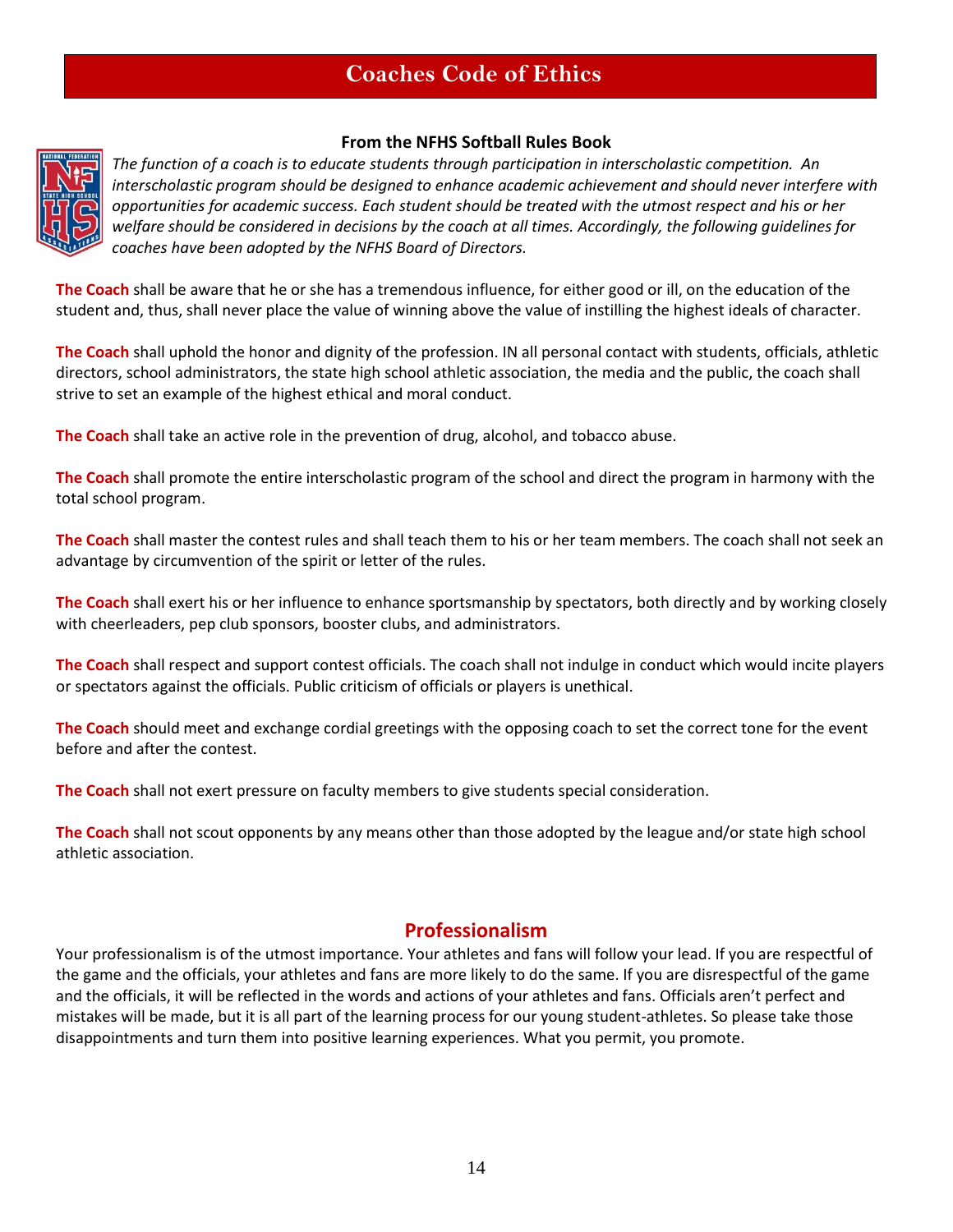# **Officials Code of Ethics**

#### (From the OHSAA Handbook for Officials)

Our member schools have entrusted officials to assist them in the education and development of their youth through athletics. This requires officials to be independent, impartial, and responsible to the people they serve. In recognition of these expectations there is an established **Code of Ethics** and **Code of Conduct** for all officials. The purpose of the code is to establish guidelines for ethical standards of conduct for all officials.

**An Official** must devote time, thought and study to the rules of the game and the mechanics necessary to carry out these rules so that one may render effective and credible service in a fair and unbiased manner.

**An Official** must work with fellow officials and the state association in a spirit of harmony and cooperation in spite of differences of opinion that may arise during debate of points or rules at issue.

**An Official** must resist every temptation and outside pressure to use one's position as an official to benefit oneself. Under all circumstances, officials must avoid promoting the special interest of any person or group of persons other than the athletes we serve.

**An Official** must constantly uphold the honor and dignity of the avocation in all personal conduct and relations with the student-athletes, coaches, athletic directors, school administrators, colleagues, and the public, to be a worthy example to the athletes under one's jurisdiction.

**An Official** will be prepared both physically and mentally, dress accordingly to expectations and maintain a proper appearance that is befitting the importance of the game.

**An Official** shall avoid the use of **tobacco and related products** at the contest site.

**An Official** must remember and recognize that it is important to honor contracts regardless of possible inconvenience or financial loss.

Every member of the officiating profession carries a responsibility to act in a manner becoming a professional person. The conduct of any official influences the attitude of the public toward the profession in general as well as toward the official in particular.

Sports officials bear great responsibility for engendering public confidence in sports. They are critical to the health of athletic competitions. Officials ensure games are played fairly, by the rules, within the spirit of the rules and in a safe manner. Officiating takes a great deal of preparation, continuing education and commitment of time.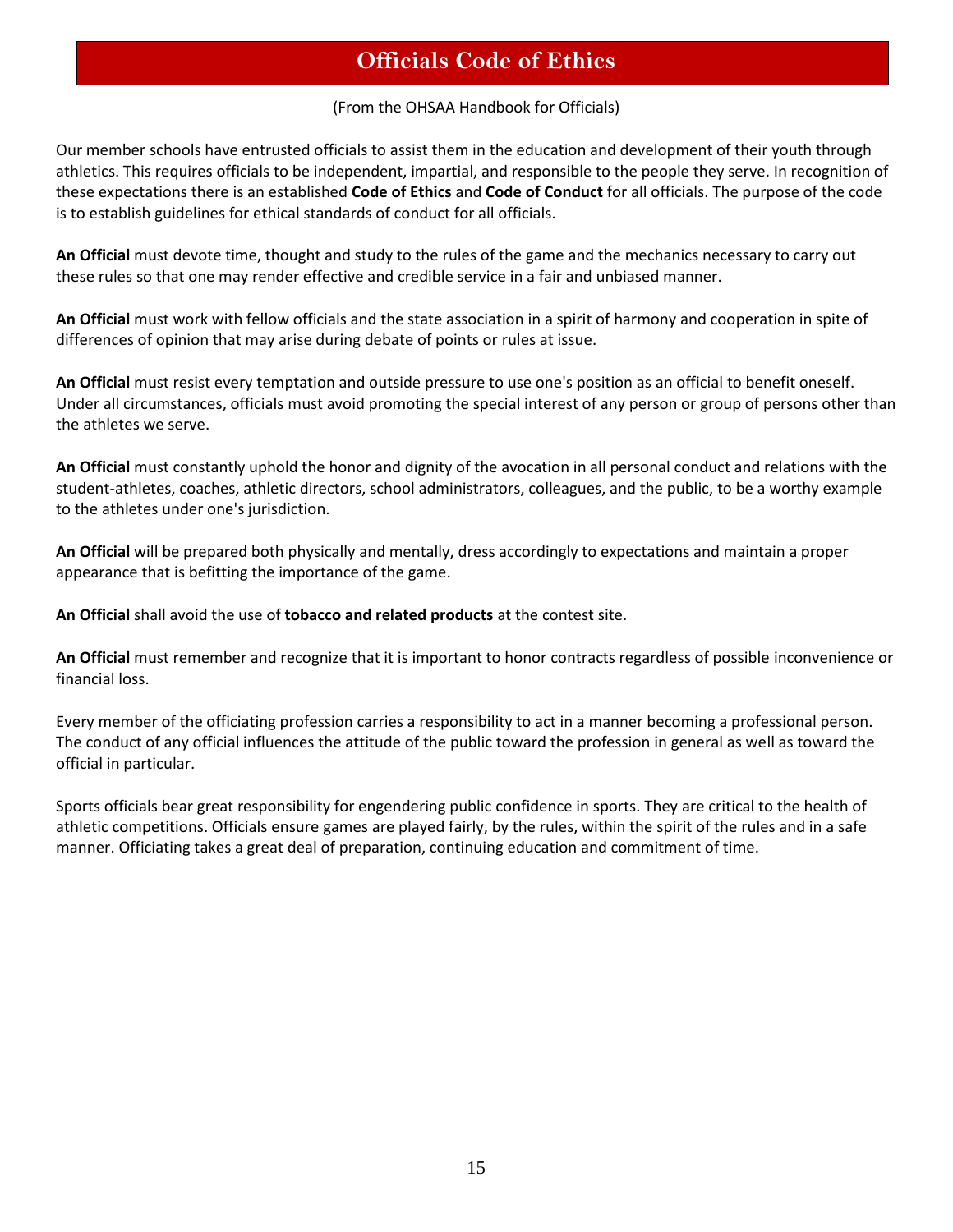# **2022 Rules Information**

The following national playing rule updates were to go into effect in 2022 and will now begin with the 2022 season.

## **Rules Changes**

**1-2-1:** Clarifies bases may be designed to disengage from their anchor system. **Rationale:** This change places rule language with other regulations covering the field and its equipment.

**1-3-3:** Aligns ball tolerance specifications with other rule codes.

**Rationale:** Balls manufactured with the former specifications will be permitted through 2024, to allow for manufacturers and schools to reduce current inventory. The new ball specifications are permitted for use during the 2021-22 season and will be required by January 1, 2025.

**3-2-5b:** Removes the language prohibiting hard items to control the hair in the sport of softball. **Rationale:** Clarifies adornments such as beads can be worn in the hair and aligns language with other NFHS rules codes.

**3-2-5c:** Permits players to wear soft and secure headwear for religious purposes without prior state association approval.

**Rationale:** Eliminates the need for authorization from the state associations for religious headwear.

**3-5-3:** When in live ball areas, a coach shall be attired in a school uniform or jersey/coaching shirt with slacks, shorts, or other leg coverings in school colors or colors of khaki, black, white or gray. **Rationale:** Updated language clarifies items which can be worn by coaches in a live-ball area.

**3-6-21 & PENALTY:** Establishes the penalty when a damaged bat that was previously removed is re-introduced into the game.

**Rationale:** The penalty outlines protocol for dealing with situations in which a damaged bat is removed, then reintroduced to the game.

**6-2-2 & NOTE:** Removes language from Rule 6-2-2 and places it as a NOTE under the PENALTY. **Rationale:** The language and rule reference is a reminder to players, coaches and officials about distracting items worn by the pitcher, but is not a part of Rule 6-2-2.

**8-2-6:** Clarifies a runner is considered outside the running lane when either foot last contacting the ground completely outside the lane.

**Rationale:** New language more adequately describes the intent of the rule and will provide more consistent enforcement.

## **Major Editorial Changes**

**1-1-7:** Clarifies that game management or a state administrator may establish a dead-ball media area within the confines of the field, but that area will remain a dead ball area throughout the game.

**1-5-1d:** Updates to add the new USA Softball All Games certification mark.

**8-4-3d PENALTY:** Clarifies that the batter-runner, not the batter is awarded bases when a fielder intentionally contacts the ball with detached equipment.

## **Editorial Changes**

2-4-3, 2-37, 2-38-2, 2-38-3, 2-38-4, 3-2-12, 3-7-1 NOTE, 4-2-3 NOTE 2, 5-1 Dead Ball Table, 7-3-1, 7-4-2 NOTE, 7-4-6, 7-4- 7, 7-4-15 NEW, 7-5-4 PENALTY 1, 9-5 EXCEPTION 1 and 3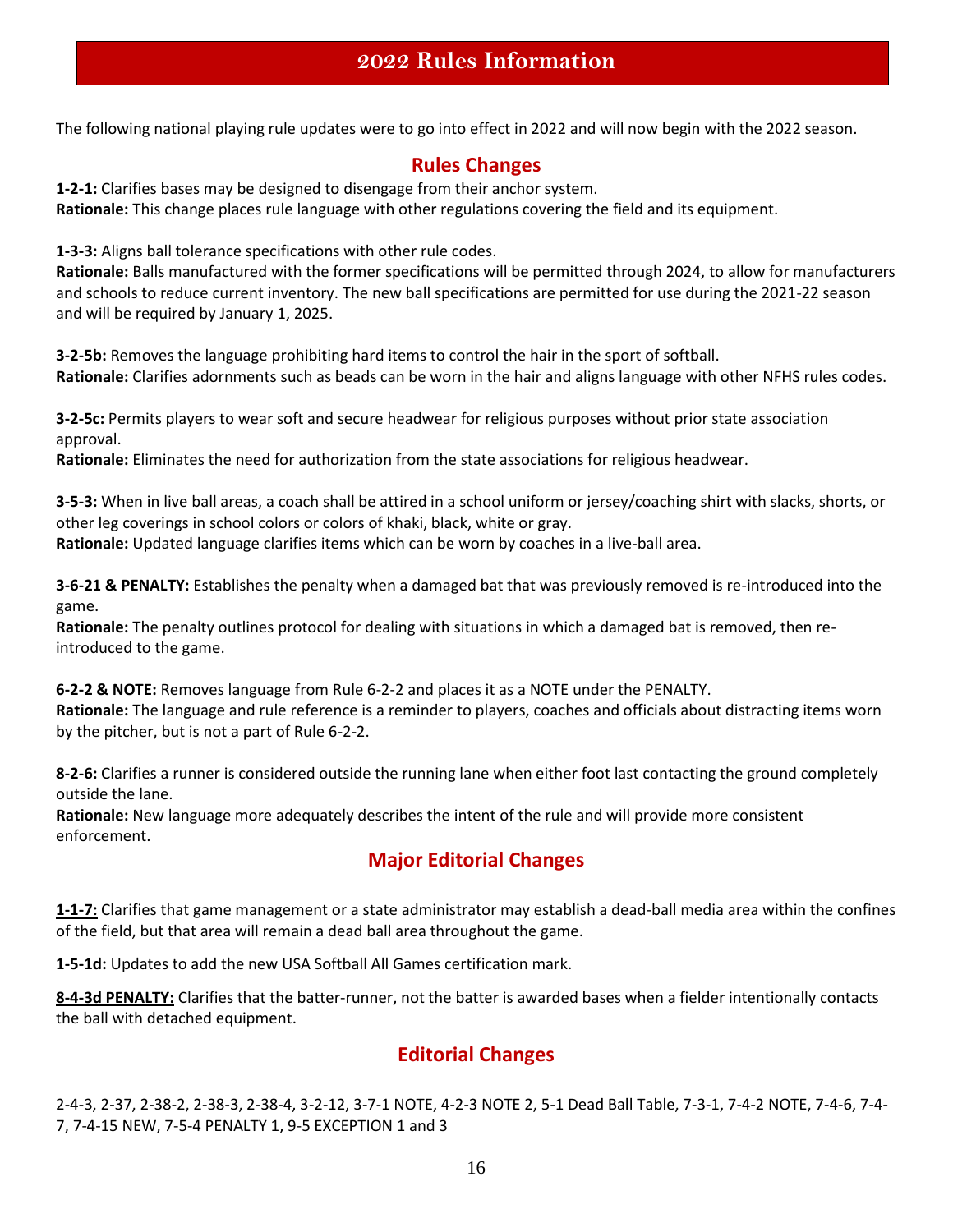# **Points of Emphasis**

- 1. Bat certification marks and USA Softball's list of Non-Approved Bats with Certification Marks
- 2. Damaged bat vs. illegal bat penalties
- 3. Contact with the pitcher's plate
- 4. Inspection of equipment

The NFHS Softball Rules Committee and the NFHS Board of Directors believe there are areas of the game of interscholastic softball that need to be addressed and given special attention. These areas of concern are often cyclical and some areas need more attention than others, which is why they might appear in the rules book for consecutive editions. These concerns are identified as "Points of Emphasis." For the 2020 (now 2021) high school softball season, attention is being called to the topics below. When a topic is included in the Point of Emphasis, these topics are important enough to reinforce throughout the academic year because they are not being given the proper attention.

#### **Bat Certification Marks and USA Softball Non-Approved Bats with Certification Marks:**

See page 8 of this Manual for more information.

#### **HUDDLES BETWEEN INNINGS**

If a team chooses to huddle on the field after a third out while the other team is warming up, care should be taken to ensure they do so in a safe location. In between innings as the defensive team takes the field and begins to throw the ball, the offensive team should only huddle in an area that does not impede the warm-up of the defensive team nor places them in areas where overthrows are likely. Huddling should be limited to the amount of time needed for the defensive players to make their warm-up throws, during the one minute permitted by rule. Huddling in appropriate areas will assist with minimizing risk to participants.

#### **GUIDANCE FOR PITCHER UTILIZATION**

The past several years have seen an increasing concern regarding overuse injuries of the shoulder and elbow among softball pitchers at the high school level. The NFHS Sports Medicine Advisory Committee (SMAC) and the NFHS Softball Rules Committee continue to monitor injury rates of high school softball players through the National High School Sports-Related Injury Surveillance Study [High School Reporting Online (RIO)], which is an annual collection of injuries experienced while participating in high school sports. The injury data are presented to the NFHS Softball Rules Committee each year and reviewed when applicable to rule proposals.

At this point in time, the available injury data do not warrant the implementation of pitch or inning limitations for high school softball. Proper technical, mental, nutritional and physical training before, during and after pitching with appropriate rest and recovery time are important components in the development of a softball pitcher, from youth through high school. The development of multiple pitchers on a team will help share the pitching load as well.

The NFHS Softball Rules Committee and the NFHS SMAC will continue to monitor RIO and other available research regarding shoulder and elbow injury risk for high school softball pitchers.

#### **ASSISTING A RUNNER**

To score a run, the runner must legally advance to and touch first, second, third and then home plate. Coaches or any other team personnel are not permitted to assist a runner in any manner during playing action. When a home run occurs, although the ball is out of play (enters dead-ball territory), runners have live-ball running responsibilities and are still required to legally run the bases. If someone other than another runner physically assists a runner, the assisted runner is ruled out. Similarly, if the runner passes another runner they would be ruled out. Lastly, if the runner misses a base and it is properly appealed, the runner would also be ruled out.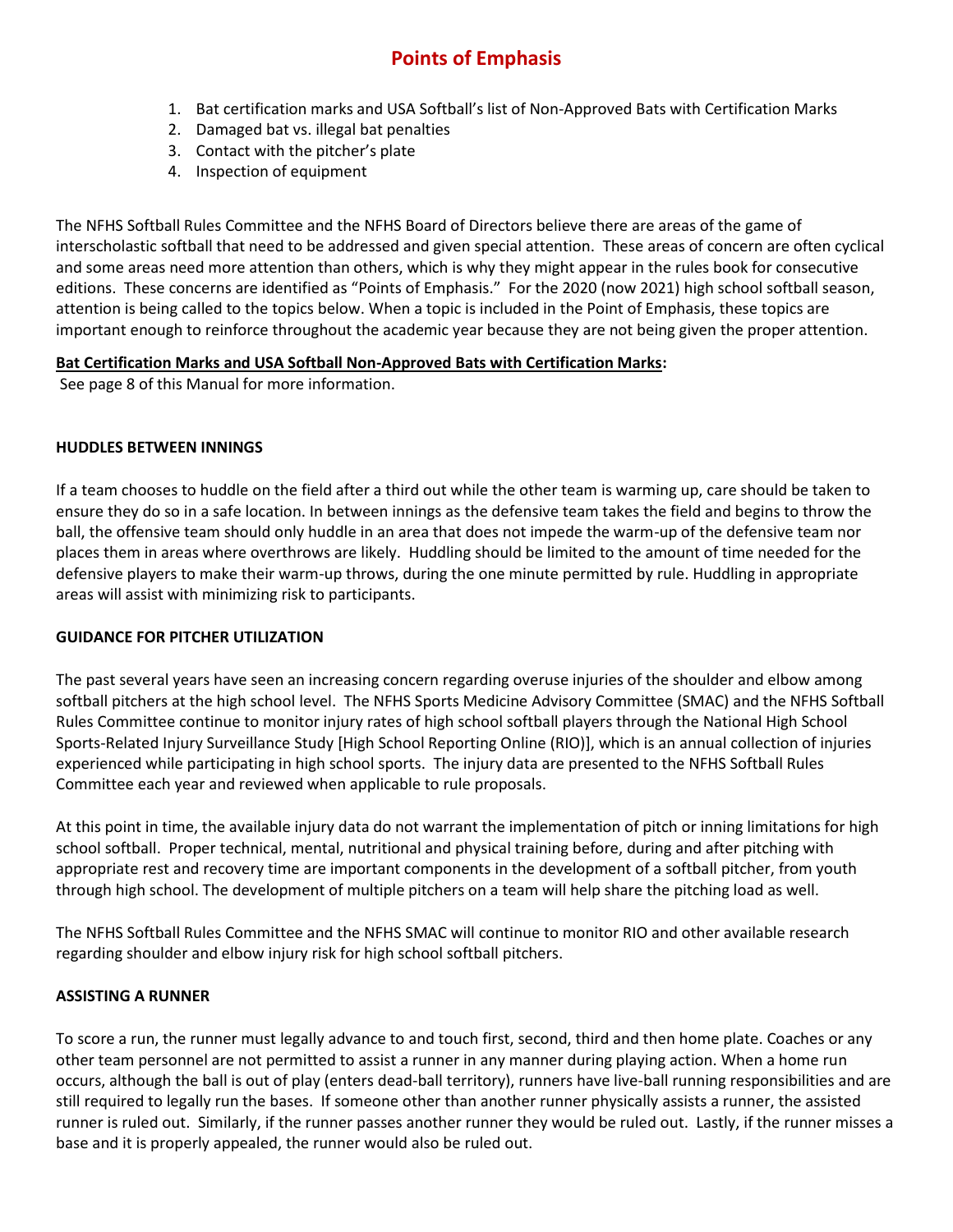#### **PITCHER SIMULATING TAKING A SIGN**

While the pivot foot is in contact with the pitcher's plate and prior to bringing the hands together the pitcher must take or simulate taking a signal from the catcher. A signal may be taken from a coach either by hand signal, verbal call, or by looking up on a wristband with a playbook/playcard. This signal can be taken while in contact with the pitcher's plate or while standing behind the pitcher's plate prior to taking a position in contact with the pitcher's plate. None of these actions are illegal by rule; the only requirement is that no matter where or from whom the actual signal is obtained, the pitcher must take a position with the pivot foot in contact with the pitcher's plate with the hands separated and simulate taking a signal from the catcher. Requiring the pitcher to take their position in contact with the pitching plate and simulating taking a signal from the catcher prior to bringing their hands together allows the batter to prepare themselves for the start of the pitch. If the pitcher does not pause after stepping onto the pitcher's plate to simulate taking a signal from the catcher prior to bring their hands together, an illegal pitch should be called.

# **Additional Uniform Information**

With new styles being developed year after year by college and professional teams, we encourage you to review these uniform regulations when ordering new uniforms. The uniform regulations are posted on the OHSAA website [here](https://www.ohsaa.org/SchoolResources/uniform/softball) and can be found on the NFHS websit[e here.](https://www.nfhs.org/media/5393665/2022-softball-uniforms.pdf)

**Rule 3-2-1 - State Associations may, on an individual basis, permit a player to participate while wearing a different style uniform for religious reasons, inclement weather, etc.**

**Beginning with the 2018 season, Ohio permits a different style uniform to be worn for inclement weather such as a sweatshirt or jacket. No request needs to be submitted.**

**Ohio's Stance: ADOPTED in Ohio – APPROVED in 2017-18**

# **Jewelry Regulations**

**Jewelry is NOT permitted** and addressed in NFHS Rules. Only religious or medical medals may be worn, and a religious medal **MUST BE TAPED** and **worn UNDER** the uniform. A medical alert must be taped also and may be visible.

ART. 12 . . . Players in the game are prohibited from wearing jewelry such as rings, watches, earrings, bracelets and necklaces (including cloth or string types). Religious and medical-alert medals are not considered jewelry. A religious medal must be taped and worn under the uniform. A medical-alert medal must be taped and may be visible

Daith Ear Piercings are permitted provided they are accompanied by a physician's note. Please submit this to Kate Barnett [\(kbarnett@ohsaa.org\)](mailto:kbarnett@ohsaa.org) for approval and a waiver.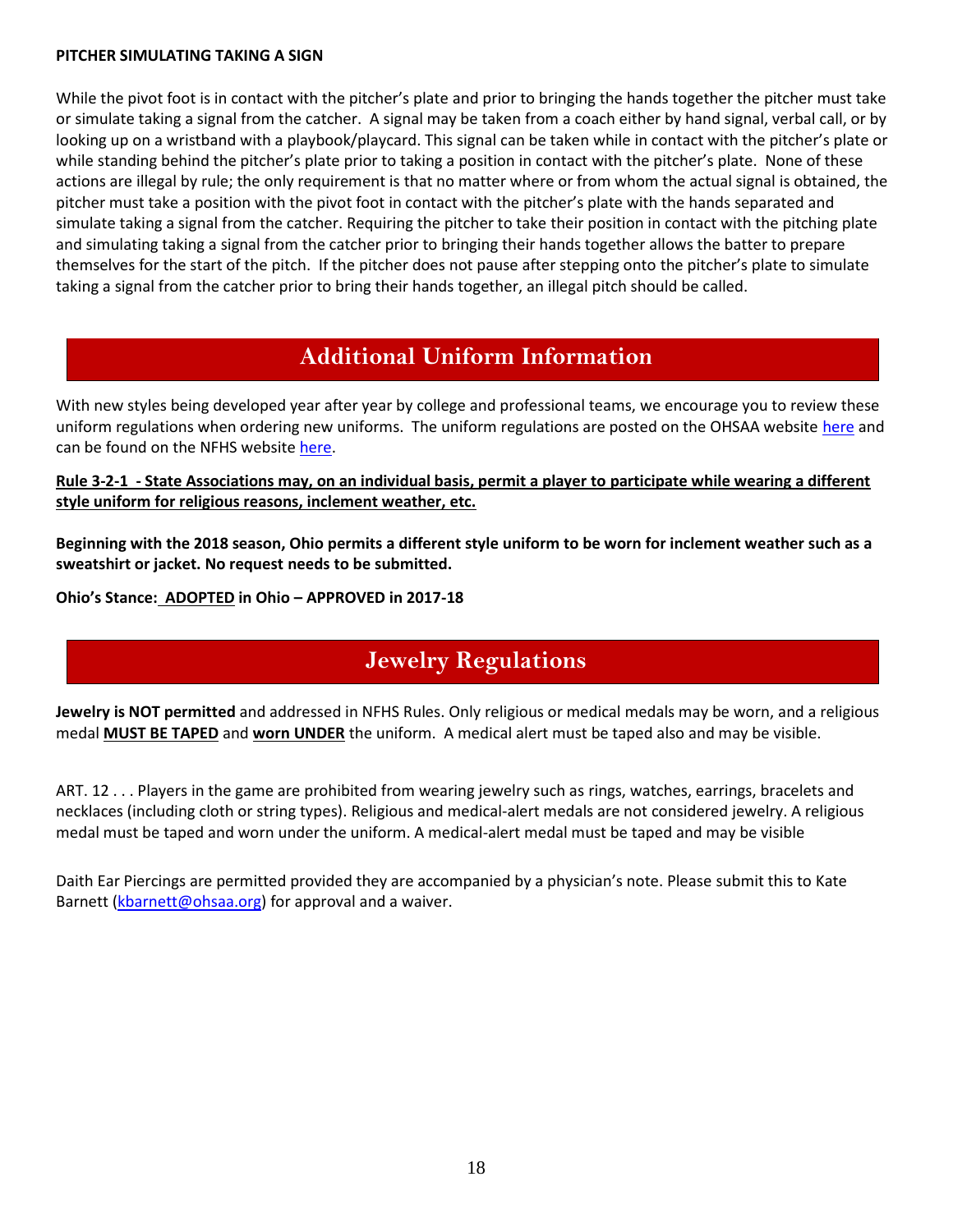# **End of Game (Suspended/Complete Game) Procedures**

Please review the suspended game policies below.

Typically, softball games end when the team behind in the score completes its turn at bat in the seventh inning (or an extra inning) or when the home team scores the leading run in the seventh inning (or an extra inning). The following exceptions to this are:

- Coaches and the plate umpire may mutually agree to end a game early. This could be in situations where there is a tremendous lead after 2 or 3 innings and both coaches simply agree to end the game. The score stands and the game is over.
- Anytime a team has a 10-run lead and the team behind in the score has completed its turn at bat in the fifth inning OR the home team takes a 10-run lead in the fifth inning, the game ends.

Though a game also ends when it is forfeited under NFHS Rule 4-3, no OHSAA contest can be forfeited until after it has started. A game that is not started is considered a "NO CONTEST," regardless of reason.

## **Suspended Game Procedures**

A game called for any reason, where a winner cannot be determined (NF 4-3-1), or any game called at any time for mechanical failure (artificial lights, water systems, etc.) will be treated as a suspended game. If the game is to be completed, it will be continued from the point of suspension, with the lineup and batting order of each team exactly the same as the lineup and batting order at the moment of suspension subject to the rules of the game. Such game will be completed unless both coaches agree not to do so. Suspended games that are never completed simply go down as a "No Contest."

A game which has gone five innings and is called while an inning is in progress and before it is completed and the following situation prevails shall be a suspended game:

- 1. The visiting team has scored one or more runs to tie the score or to take the lead and the home team has not retaken the lead.
- 2. A suspended game that is not completed at a later date due to the inability to reschedule is considered a "No Contest," not counted in the won-lost statistics, and both teams are permitted to schedule another contest.

Rule 3-1-3 states: **The team's lineup card shall include first initial and last name, jersey number, position and batting order of each starting player and shall include each eligible substitute. PENALTY: After the lineup card has been submitted to and verified by the umpire and a change is subsequently made to a player/substitute name or number, or if a player/substitute is added to the lineup card, the umpire shall issue a team warning to the head coach of the team involved. Any further changes made to a player/substitute name or number results in the head coach being restricted to the dugout/bench area for the remainder of the game.**

In Ohio we have this exception to this rule - **EXCEPTION: If a game is suspended and resumed on another date the head coach may make any number of additions to the list of players and substitutes or uniform number changes to the lineup card provided such changes are reported to the umpire immediately prior to the resumption of play on the new playing date.**

Rationale: Due to weather conditions and darkness, suspended games with resumption of play on another date can be a common occurrence. This exception allows for lineup card numbering changes and player additions to be made in these situations without penalty. These changes and additions are often necessary for a variety of valid reasons – damaged uniforms, players moving from JV to varsity or vice versa, etc.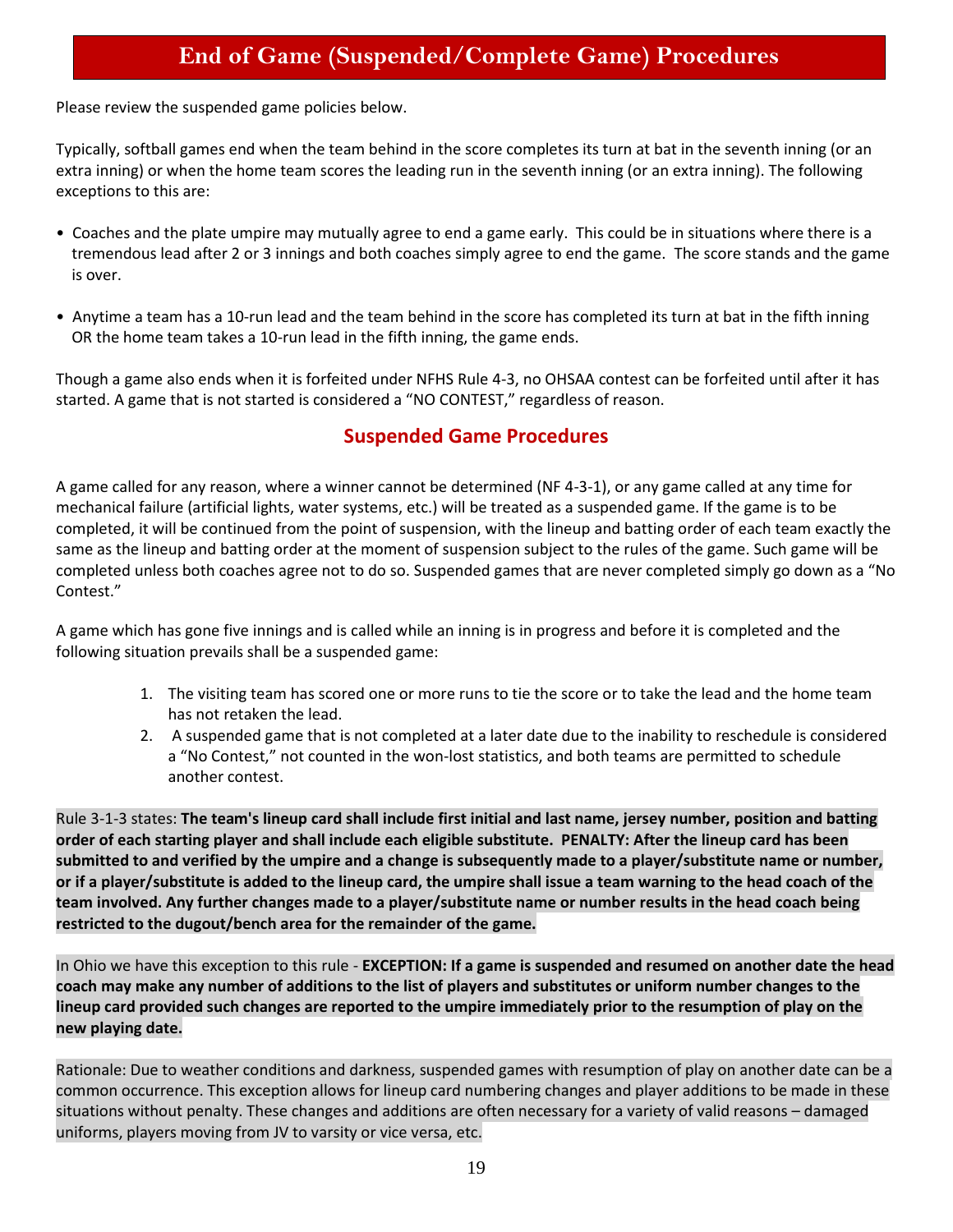## **Examples of Completed/Suspended Games**

In a regular season game, the home team is ahead 2-0 after FIVE innings and:

- The game is called prior to the start of the sixth inning due to darkness: **Ruling: COMPLETE GAME**
- The first batter in the top of the sixth inning is at bat with any count on the batter and the game cannot be completed: **Ruling: COMPLETE GAME**
- The first batter in the top of the sixth inning reaches base and the game is called. **Ruling: COMPLETE GAME**
- The visiting team scores one run in the top of the sixth inning and the game is called at any time during the sixth inning. **Ruling: COMPLETE GAME**
- The visiting team scores two runs in the top of the sixth inning and the sixth inning is not complete, nor does the home team re take the lead in the bottom half of the sixth inning. **Ruling: SUSPENDED GAME**
- The visiting team scores two or three runs in the top of the sixth inning and the sixth inning is not completed nor does the home team retake the lead in the bottom of the sixth inning. **Ruling: SUSPENDED GAME**
- The visiting team scores two or three runs in the top of the sixth inning and the home team retakes the lead in the bottom of the sixth. The game is called later in the bottom half of the sixth inning or after six complete innings. **Ruling: COMPLETE GAME**

# **NFHS Permitted State Adoptions for Ohio**

The OHSAA recognizes and adheres to all NFHS Rules. However there are regulations that permit state association adoptions to specific rules. The NFHS Rules carefully permit each state the right to adopt certain rules that are specific to that state and are known as **"State Adoptions."** These "State Adoptions" do not cause any fundamental change in the game from state to state. These permitted fastpitch "State Adoptions" and Ohio's decision on the adoption are as follows:

#### **Rule 1-2-1 Note – A Double First Base is permitted**

Effective the 2017 season, this is now adopted and required in Ohio.

**Ohio's Stance: ADOPTED in Ohio**

**Rule 3-2-1 – State Associations may, on an individual basis, permit a player to participate while wearing a different style uniform for religious reasons, inclement weather, etc.**

**Approved for the beginning of the 2018 season, Ohio permits a different style uniform to be worn for inclement weather such as a sweatshirt or jacket. No request needs to be submitted.**

Ohio permits a different style uniform to be worn for religious reasons with a written request stating the player's name, grade and school.

**Ohio's Stance: ADOPTED in Ohio**

#### **Rule 3-2-4 – By state association adoption, for special occasions, a commemorative or memorial patch, not to exceed 4 square inches, may be worn on the jersey.**

Ohio does permit this with a written request.

**Ohio's Stance: ADOPTED in Ohio**

#### **Rule 4-2-3 – Permits states an option on how they agree to end a shortened game**

Game ending procedures may be determined.

By mutual agreement of the opposing coaches and the umpire-in-chief a game may be shortened, or the game terminated at any time.

*A game shall end any time after 5 innings or after 1/2 innings when a team is 10 or more runs behind and has completed its term at bat.*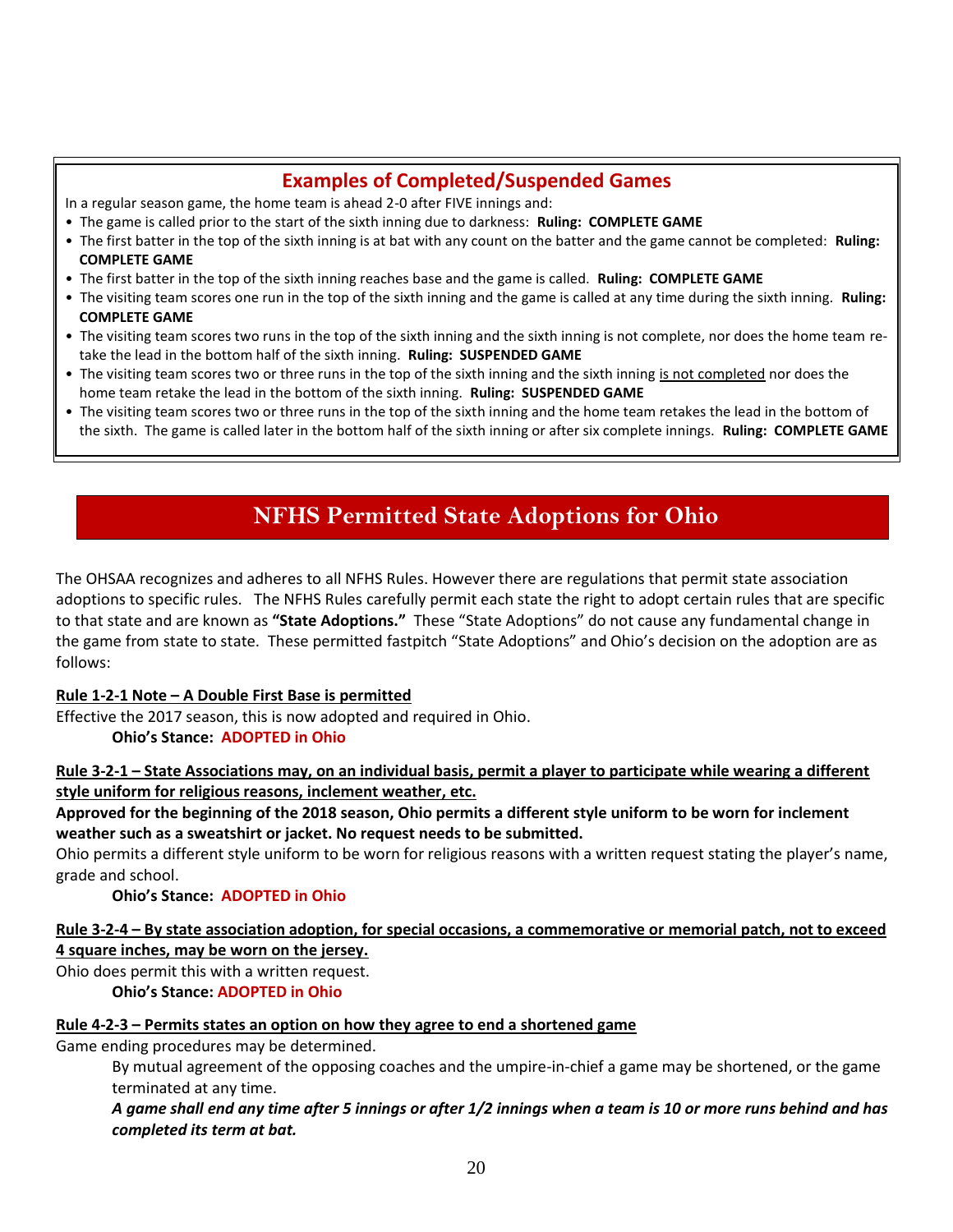#### *If a game is called prior to the completion of a full inning after the fifth inning, the game becomes a suspended game in the following situation:*

The visiting team has scored one or more runs to tie the score or to take the lead, and the home team has not retaken the lead.

**Ohio's Stance: ADOPTED in Ohio for REGULAR SEASON ONLY** 

If a suspended game is to be completed it will be continued from the point of suspension with the lineup and batting order of each team the same as the lineup and batting order at the moment of suspension, subject to the rules of the game (substitution may be made). Any suspended game, if it is to be resumed, will be picked up from the point of interruption. **Once a game has started, it will not start over**. Any suspended game, regardless of where it was interrupted, will be re-started from the point where play was suspended (see the previous page for additional examples).

**Ohio's Stance: ADOPTED in Ohio**

#### **Rule 4-2-3 – NOTE 2**

By state association adoption, the number of innings for one or both games in a doubleheader may be scheduled for five innings. Current state association game-ending procedures still apply.

**Ohio's Stance: ADOPTED in Ohio**

#### **Rule 4-3-1 – Permits a state to determine how it counts a suspended game**

By state association adoption, a regulation called game, where a winner cannot be determined, shall be counted as 1/2 game won and 1/2 game lost for each team.

**Ohio's Stance: NOT ADOPTED in Ohio**

**Relative to Tournament Play in Ohio:** Any suspended OHSAA tournament game shall be continued from the point of suspension at a later time. All OHSAA tournament games shall be played to completion per the playing rules (the 10-run rule would be applicable).

**Ohio's Stance: ADOPTED in Ohio**

#### **Rule 4-3-1a – Permits each state to how to determine a forfeit**

State associations are authorized to specify the time frame and/or circumstances before a forfeit shall be declared for a late arrival by one of its teams.

#### **The following has been ADOPTED in Ohio:**

**No interscholastic contest is subject to forfeiture unless the contest has been started. Any scheduled regular season contest that is not started due to unforeseen circumstances such as, failure of a team to arrive, strikes and school closings are "No Contest." Contests not played are not included in won-lost statistics.**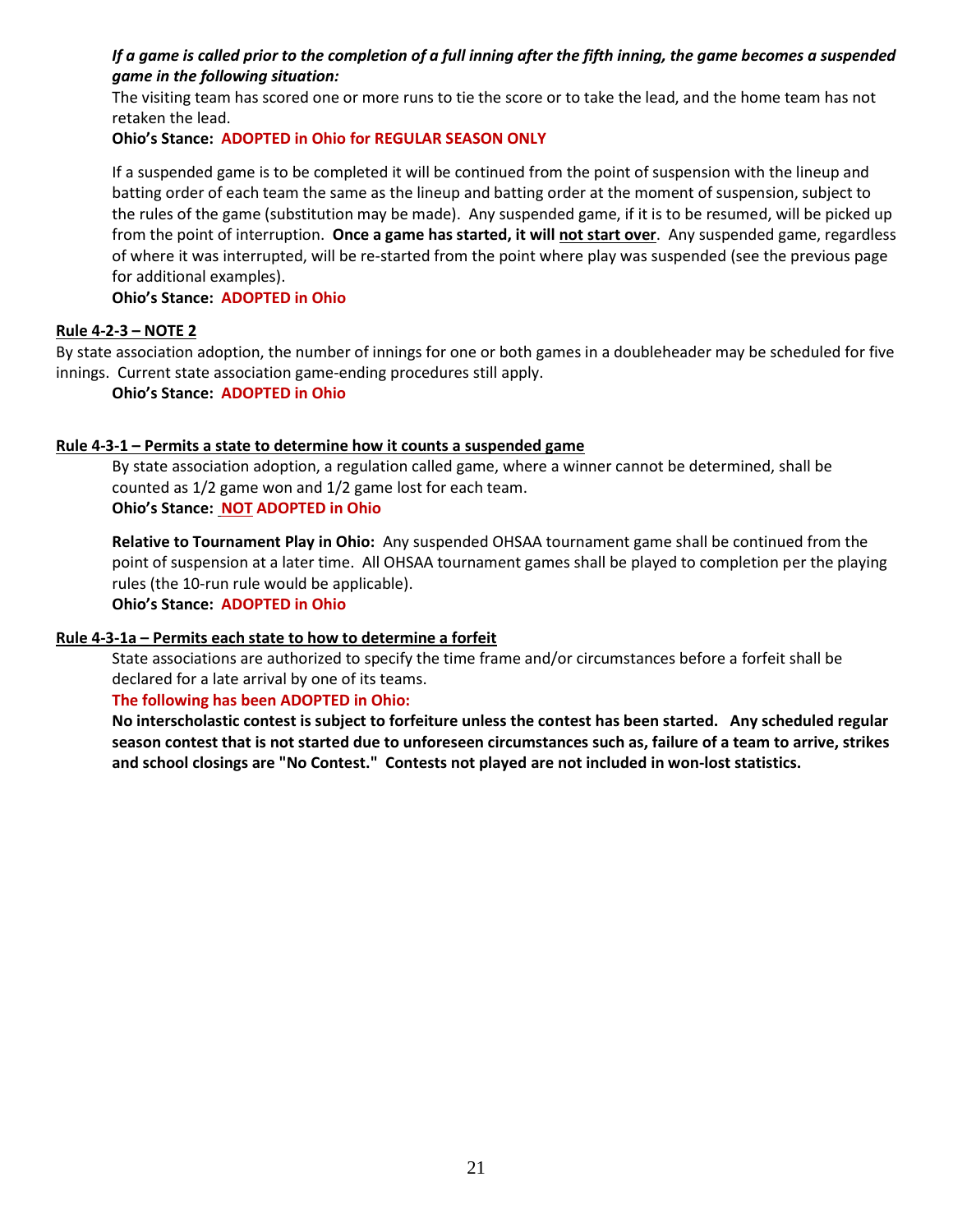# **The 2022 OHSAA Tournament**

The OHSAA sponsors the softball tournament in four divisions. The 2022 softball tournament regulations are posted on the OHSAA website. Each of the OHSAA's District Athletic Boards organize and conduct softball tournaments at the sectional and district levels. They are conducted according to the tournament regulations adopted by the Board of Directors. The Board approved the use of the 2021 division assignments based on EMIS numbers, and the Competitive Balance data for the 2022 Tournament.

## **Tournament Draw Dates**

The draw date for tournaments is May 1 at 2:00 p.m.

## **State Tournament Dates, Site & Order of Games**

June 2, 3 and 4 — Firestone Stadium, Akron Division II, I, IV, III

## **Athletic Districts**

Representation to the regional tournament (the number of Regional 'qualifiers') from district winners is determined by a formula based upon the number of teams participating in the previous year's tournament. With a few exceptions, most schools in the counties listed below are assigned sites from the respective District Athletic Boards. You are encouraged to visit their websites for additional information.

Central District: [www.ohsaa.org/cdab](http://www.ohsaa.org/cdab) East District[: www.ohsaa.org/edab](http://www.ohsaa.org/edab) Northeast District: [www.ohsaa.org/nedab](http://www.ohsaa.org/nedab) Northwest District: [www.ohsaa.org/nwdab](http://www.ohsaa.org/nwdab) Southeast District[: www.ohsaa.org/sedab](http://www.ohsaa.org/sedab) Southwest District: [www.ohsaa.org/swdab](http://www.ohsaa.org/swdab)

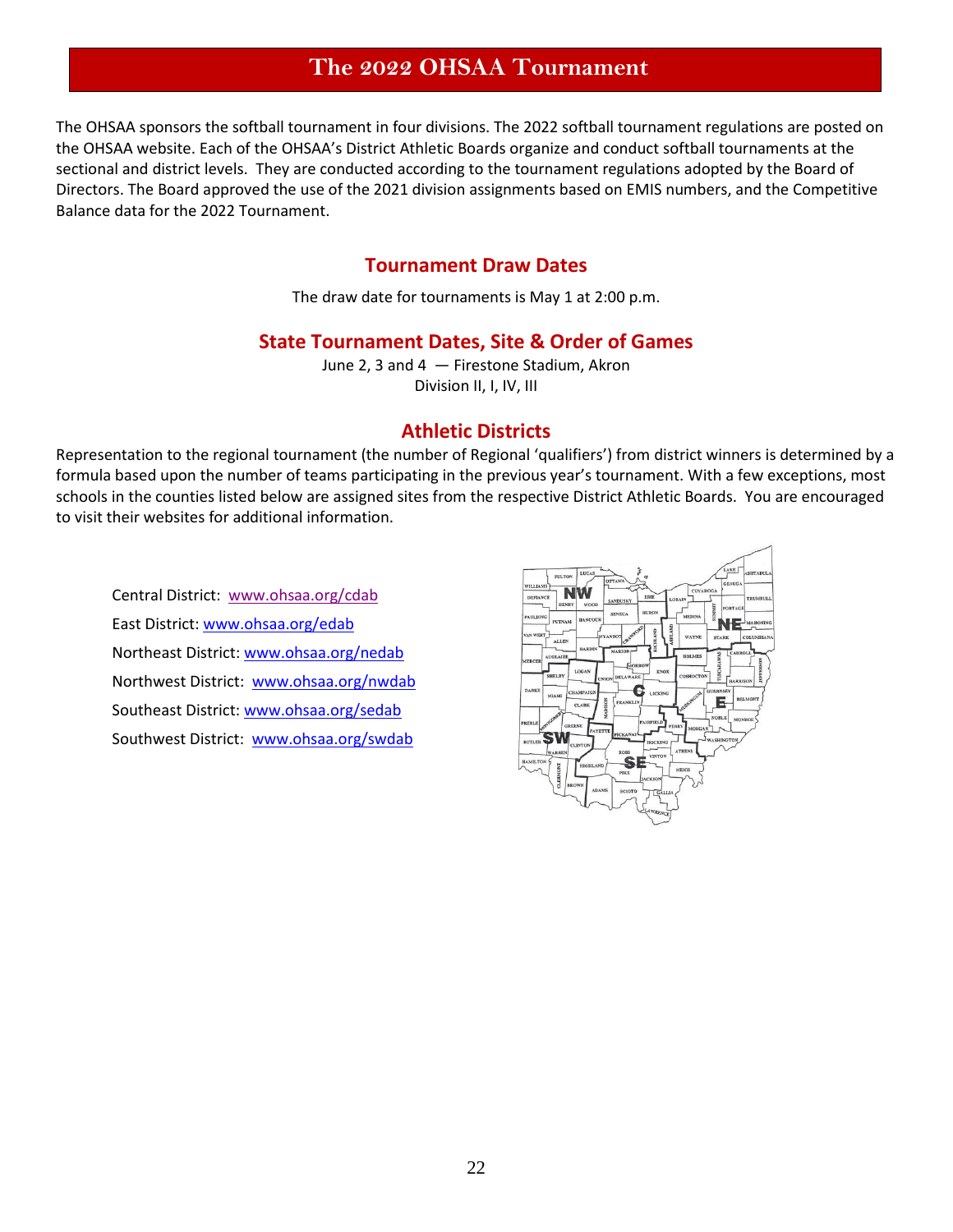# **Rating and Voting for Officials**

OHSAA tournament officials are selected by a process approved by the Board of Directors. That 'process' is an important one for both coaches AND officials and is the basis for officials' assignments to OHSAA Tournaments. To make this process work, it requires coaches and administrators to do their part. Officials take this process seriously and it is in everyone's best interest to have the correct input for the assignment of officials. A few important things to note:

- 1. Coaches **RATE** officials. There are three other categories that **VOTE** for officials. Those three categories are: athletic administrators, each local officials' association and a "stakeholders group" that includes OHSAA staff, certified assigners and approved observers.
- 2. Ratings are best done at the conclusion of a game but need to be done by the end of the season. Officials are **NOT** able to see how a coach rated them.
- 3. "Pools" of officials are created as a result of ratings and votes. These pools are arranged into a "state pool,", "regional pool" and "sectional/district pool." Each pool has more officials than are needed at that level. Pools are created by mathematically by calculating the total of each of the four categories to equal a score
- 4. District Athletic Boards utilize the various pools to assign officials to **sectional and district tournaments** in their respective athletic districts. The process of assignment from approved pools is at the discretion of each District Athletic Board. **Note:** The total score is not made available to those making assignments; merely the 'pool' itself is made available to them.
- 5. The OHSAA Office utilizes the pools to assign officials to the **regional and state tournaments**.

# **Rating Instructions**

- 1. Login to your myOHSAA account.
- 2. Click the "Schools" icon near the upper right corner to access your school's myOHSAA account.
- 3. Click the blue button labeled with the name of your high school.
- 4. If you are a coach, click the orange "Rate Game Officials" button near the upper left corner. If you are an athletic administrator, click the "Rate Game Officials" link in the left navigation.
- 5. Once you are on the Rating Game Officials page, click the star (green or red) to access the rating form for that sport. Stars that are gray are sports that are currently out of season.
- 6. Follow the instructions at the top of each sport specific rating page and click on the green "Add Officials to Rate" button.
	- Type the first few letters of the official's last name or their permit number and wait for the list of matching officials to appear below the input box.
	- Select the official from the list to add them to the input box.
	- Once the official is added to the box, select the appropriate rating and click the "Save" button.
- 7. The official's name and rating will be added and displayed on the "Rate Officials" page.
- 8. Continue adding officials using the "Add Official to Rate" button.
- 9. Officials can be added to the rating form at different times throughout the season until the deadline. A maximum of 50 officials can be added to the rating form.
- 10. Ratings can also be changed using the "Edit" link after the official's rating entry on the rating form until the deadline.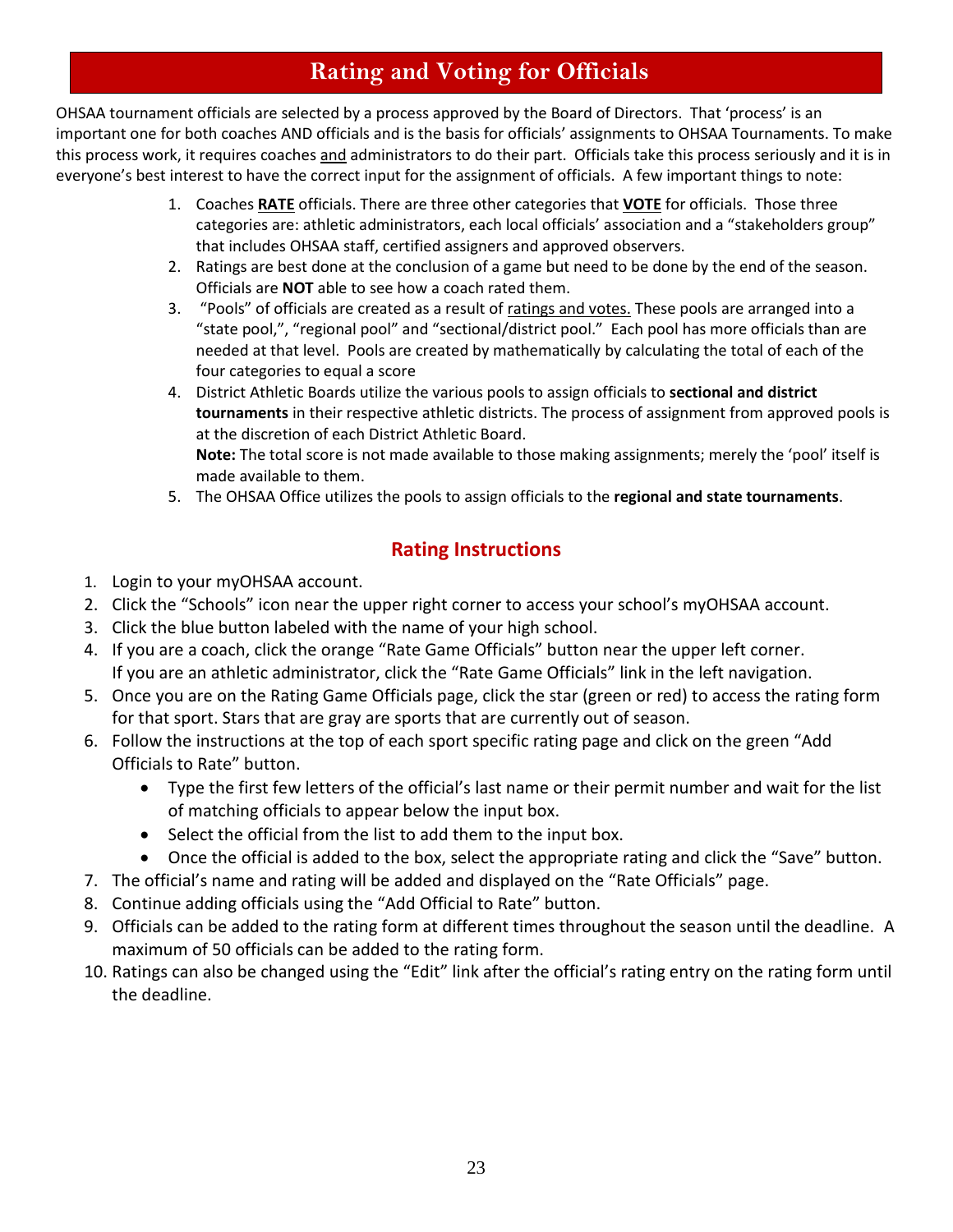# **Sportsmanship**

As we prepare for the upcoming seasons, the Ohio High School Athletic Association (OHSAA) wishes to emphasize to each of you the importance of your leadership role in the promotion of sportsmanship, ethics and integrity. The professional manner in which officials and coaches conduct themselves prior to, during and following a contest unquestionably impacts the behavior of others who may be involved.

The OHSAA has joined the National Federation of State High School Associations (NFHS) in its quest to improve sportsmanship, ethics and integrity. We are involved in an ongoing campaign in every sport to do just that. Printed below is the mission statement of the NFHS concerning sportsmanship, ethics, and integrity. Please take the time to read and digest this statement and then carefully consider your impact upon students, officials, coaches, and fans. Thank you and have a great season!

The Ohio High School Athletic Association challenges all of us in the softball community to take positive steps toward the goal of attaining the high ideal of good sportsmanship. It is the responsibility of each of us to serve as a positive role model and set high expectations for others.

## **The OHSFPSCA and Sportsmanship**

The Ohio High School Fast Pitch Coaches Association stands tall in its commitment to good sportsmanship. The school-based experience is one that affords tremendous opportunities to student-athletes that they will remember for a lifetime. Those experiences are dependent on the role model the head coach provides. The OHSFSCA encourages all coaches to exhibit behavior that serves as a role model for the student-athletes we serve. In conjunction with the OHSAA's Sportsmanship, Ethics and Integrity (SEI) Committee, the OHSFSCA annually selects a recipient of the SEI Award that is recognized at the state tournament.

## **The Administrator's Role in Sportsmanship**

Athletic departments are comprehensive, pre-eminent teaching departments with a subject matter all their own: selfconfidence, leadership, teamwork, discipline, perseverance, respect for others, strategic thinking, dedication, the importance of rules, and sportsmanship. These are true life lessons and participation in athletics provides another forum for learning. Coaches and Officials are responsible for promoting sportsmanship and positive behavior on the field. Administrators, we need your continued assistance in promoting sportsmanship and controlling fan behavior in the stands! Let the parents and fans know what you expect!

## **The Coach's Role in Sportsmanship**

Your athletes will demonstrate the attitudes and behaviors they have learned from you, either through direct instruction or through observation of your actions. *Never underestimate the influence you have on your players!* You must:

- Abide by and teach the rules of the game in letter and in spirit.
- Set a good example for players and spectators to follow.
- Respect the integrity and judgment of game officials. Treating them with respect, even if you disagree with their judgment, will serve to create a positive impression of you and your team.
- Display modesty in victory and graciousness in defeat.
- Develop a program that rewards participants and spectators for displaying proper sportsmanship and enforces penalties on those who do not abide by sportsmanship standards.

It is difficult to develop a great pitcher, a great catcher or a great outfielder. That is true. However, your greatest challenge is to develop mature young adults who will become great citizens and role models in your community.

## **The Student-Athlete's Role in Sportsmanship**

You serve as a role model for your younger siblings, young fans in the stands, your teammates, and your classmates. Set high expectations for everyone and help them follow-through! You must:

Accept and understand the seriousness of your responsibility, and the privilege of representing your school and the community.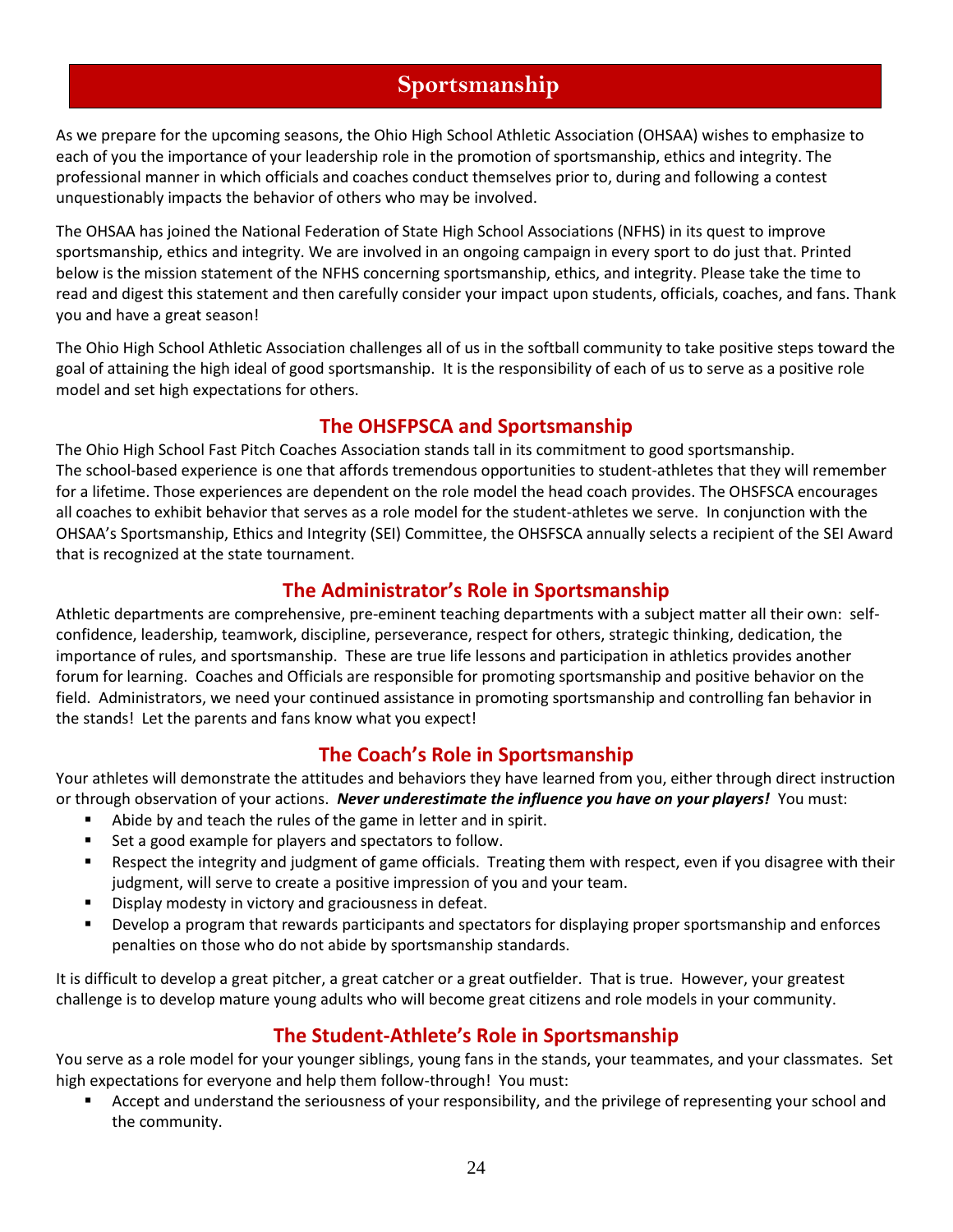- Live up to the standards of sportsmanship established by the school administration and the coaching staff.
- Learn the rules of the game thoroughly and discuss them with others. This will assist everyone in the achievement of a better understanding and appreciation of the game.
- Treat opponents as you would like to be treated with respect.
- Respect the integrity and judgment of game officials. Treating them with respect, even if you disagree with their judgment, will serve to create a positive impression of you and your team.

# **The Official's Role in Sportsmanship**

Your job is not an easy one, but the official must be aware that they are an important component in the educational development of students. To carry out this responsibility, you must:

- Know the rules and mechanics of our sport and the philosophy behind them.
- Get fit and stay fit. An official with all of the rules and mechanics knowledge and people skills in the world does no good if he or she cannot physically keep up with play.
- Maintain professional and ethical relationships with athletic administrators, especially in the area of fulfilling game contracts.
- Work cooperatively with fellow officials during games and within the referees' association to improve members' performances.
- Maintain at all times and when interacting with all participants, an attitude of civility and professionalism.
- Practice effective preventive officiating as much as possible before, during, and after a game. The quiet word, proper signals, timely verbal instructions, a simple thank-you to a player for avoiding an unsporting act, and well-thought-out pre-game conferences with the teams and other game officials will result in an improvement of sportsmanship by eliminating the chance for things to go wrong.

The National Association of Sports Officials (NASO) conducted a survey of 550 sports officials and asked "*what is the number-one problem in our games today?"* Not too surprising, the number one response was "Poor Sportsmanship." As a result, the NASO brought together some of the best and brightest in youth, high school, collegiate and pro sports to examine the issue and explore the official's role in promoting positive on-field behavior. The results were published in the book at the right and identified 3 critical ideas:

- 1. What exactly is at Stake
- 2. What is Expected of Officials, and,
- 3. What steps need to be taken

As a result, the following are important results of this study and publication:

- 1. 65% of respondents indicated their respective associations do not do *enough* to help improve sportsmanship.
- 2. 89% of officials responding consider themselves PARTNERS with players, coaches and administrators in improving sportsmanship.
- 3. 54% of officials responding indicated they felt they DO have the training, authority and knowledge to make an impact.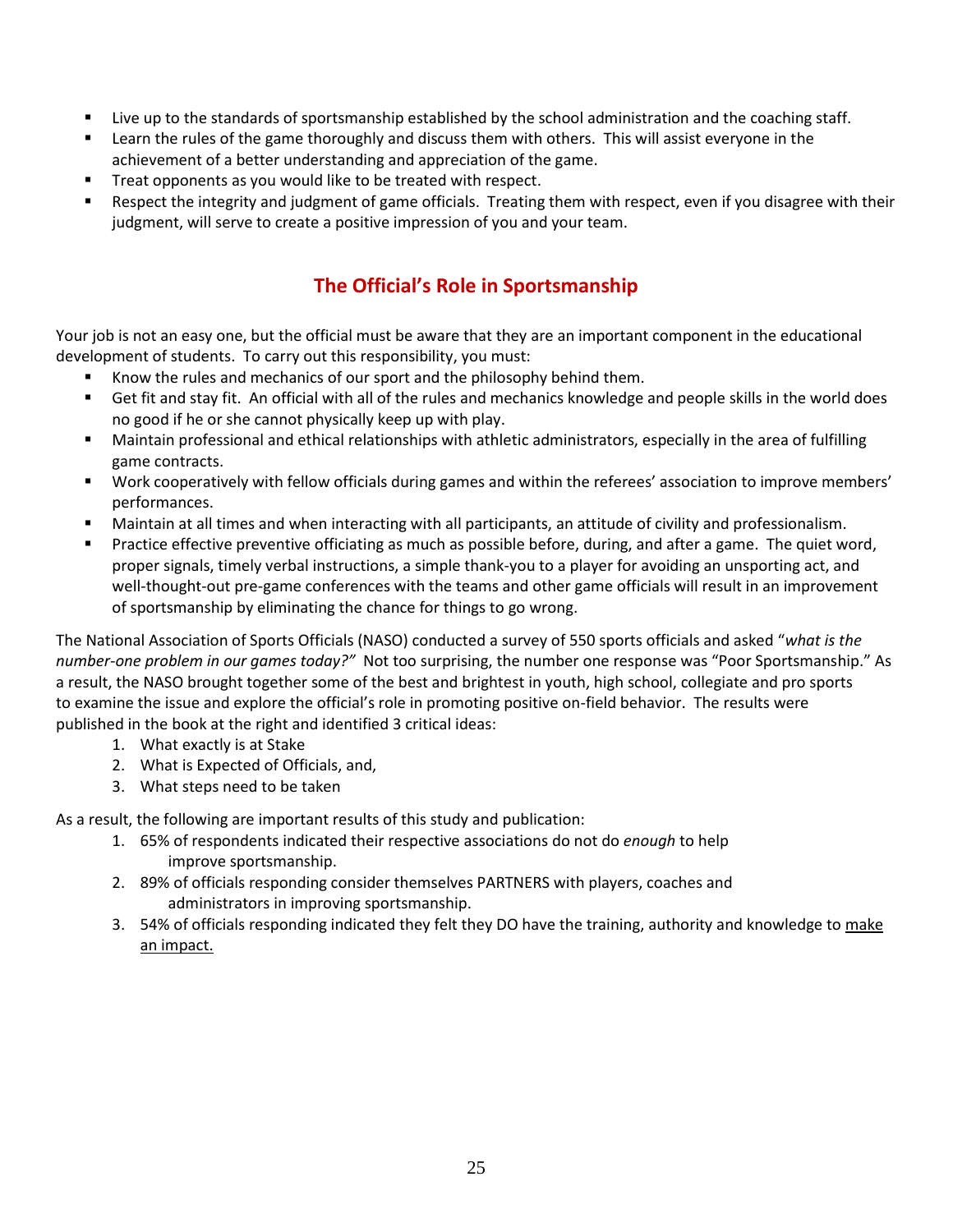# **Ejections Procedures**

- All ejections require a report to be completed and filed with the OHSAA.
- Ejection reports are completed and submitted electronically through myOHSAA. This automatically sends the report to the school.
- In the event of a coach or player ejection, he/she is ejected from ALL GAMES for the remainder of the day of the ejection PLUS all contests at all levels until two regular season/tournament contests are played at the same level of the ejection or disqualification. Ejected coaches must also pay a \$100.00 fine and complete the National Federation of State High School Association's (NFHS) "Teaching and Modeling Behavior" online course within 30 days of the ejection. The responsibility for compliance rests with the school's administration.
- Ejected **COACHES** are required to LEAVE the premises immediately. If no assistant coach is present, the game is over and the score stands 'as is'.
- Ejected PLAYERS are to remain in the BENCH AREA under the supervision of the coach.
- Any player or coach ejected for fighting is ejected from ALL GAMES for the remainder of the day of the ejection and will be ineligible for all contests at all levels until **FOUR** regular season/tournament contests are played at the same level as the ejection or disqualification.
- ALL EJECTIONS ARE FINAL AND NOT PERMITTED TO BE APPEALED per the OHSAA's Board of Directors.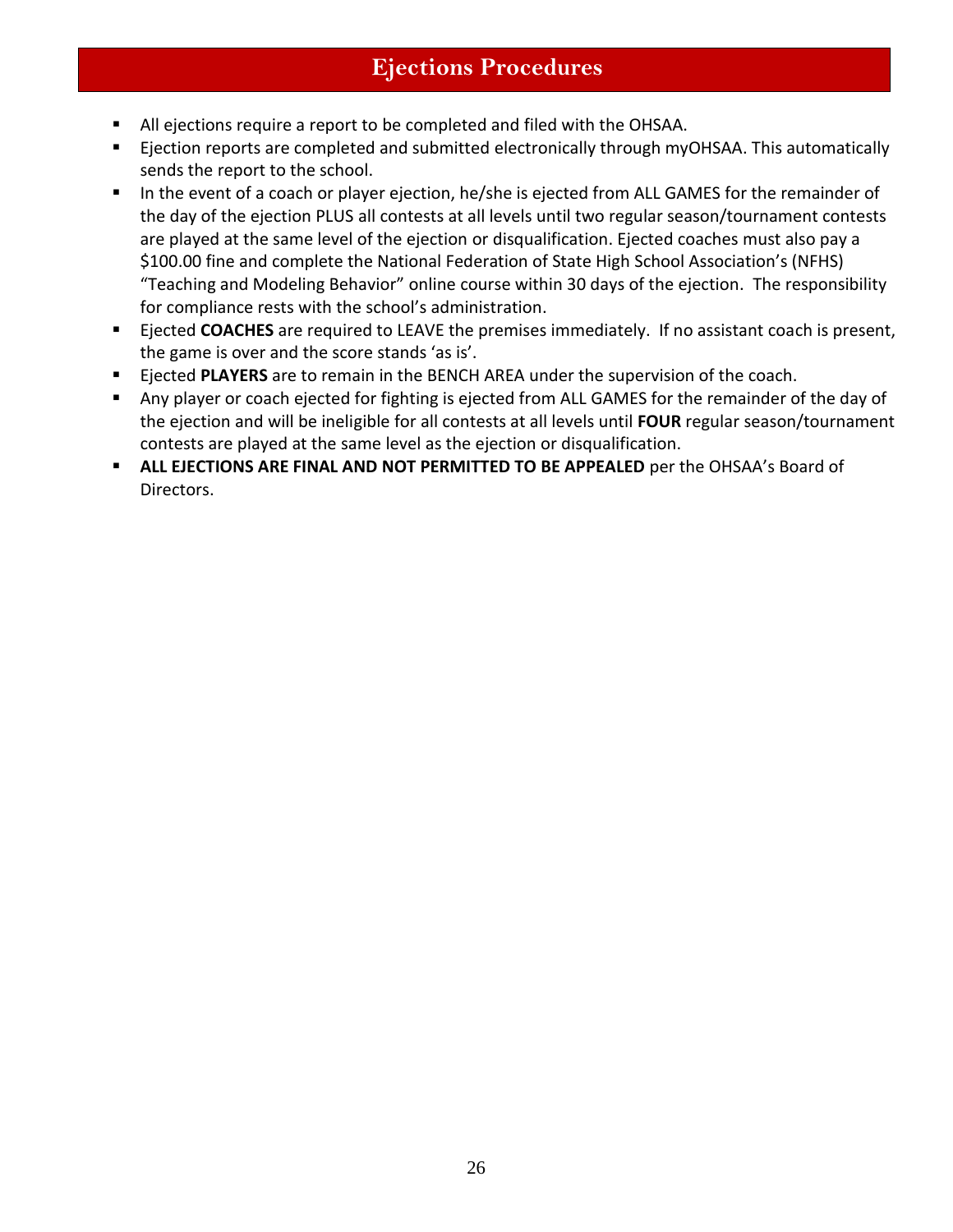# **Concussion Management**

## **Implementation of State Law and NFHS Playing Rules Related to Concussed Athletes and Return to Play Protocol**

It is important for all individuals involved in interscholastic athletics to recognize the potential for catastrophic injury and even death from concussions. Thus, it is extremely important that each coach, administrator, contest official and medical support personnel review their responsibilities in protecting students. Further both students and parents have responsibilities in this area as well.

**Note:** It has always been the ultimate responsibility of the coaching staff, in all sports, to ensure that students are only put into practice or contests if they are physically capable of performing. However, all individuals involved in the conduct of interscholastic competition have responsibilities in this endeavor.

In January 2011, the OHSAA Board of Directors adopted a sports regulation which incorporated the National Federation of State High School Associations (NFHS) playing rules related to concussion recognition and management. On April 26, 2013, legislation adopted by Ohio's General Assembly on concussion and head injuries in youth sports became effective. On February 14, 2013, the OHSAA Board of Directors mandated that these regulations become effective on April 26, 2013, for the remainder of the spring sports season and thereafter. This OHSAA regulation, as amended to incorporate this recent legislation, now reads:

Any student, while practicing for or competing in an interscholastic contest, who exhibits signs, symptoms or behaviors consistent with having sustained a concussion or head injury (such as loss of consciousness, headache, dizziness, confusion or balance problems) shall be immediately removed from the practice or contest by either of the following:

- 1.) The individual who is serving as the student's coach during that practice or competition.
- 2.) An individual who is serving as a contest official or referee during that practice or competition.

## **Return to Play Protocol**

If a student is removed from practice or competition due to a suspected concussion or head injury, the coach or referee who removes the student shall not permit the student, **ON THE SAME DAY THE STUDENT IS REMOVED**, to return to that practice or competition or to participate in any other practice or competition for which the coach or contest official is responsible. Thereafter, which means no earlier than the next day, the coach or contest officials shall not permit the student to return to practice or competition until both of the following conditions are satisfied:

- 1.) The student's condition is assessed by either of the following:
	- a. A physician, who is a person authorized under Chapter 4731 of the Ohio Revised Code (OCR) to practice medicine and surgery or osteopathic medicine or surgery (M.D. or D.O.)
	- b. Any other licensed health care provider that the school district board of education or other governing authority of a chartered or non-chartered nonpublic school, authorizes to assess the student who has been removed from practice or competition.
- 2.) The student receives **written authorization** that it is safe for the student to return to practice or competition from a physician or other licensed health care provider authorized to grant the clearance. Click here to retrieve the OHSAA's Medical Authorization to Return to Play (RTP) form [https://www.ohsaa.org/Portals/0/Sports-Medicine/AuthorizationToReenter.pdf](https://ohsaaweb.blob.core.windows.net/files/Sports-Medicine/OHSAAConcussionReport.pdf)

A school district board of education or governing authority of a chartered or non-chartered nonpublic school may authorize a licensed health care provider who is NOT a PHYSICIAN to make an assessment and grant authorization for a student to return to participation ONLY if the provider is acting in accordance with one of the following as applicable to the provider's authority to practice in Ohio:

- 1.) In consultation with a physician;
- 2.) Pursuant to the referral of a physician;
- 3.) In collaboration with a physician, or
- 4.) Under the supervision of a physician.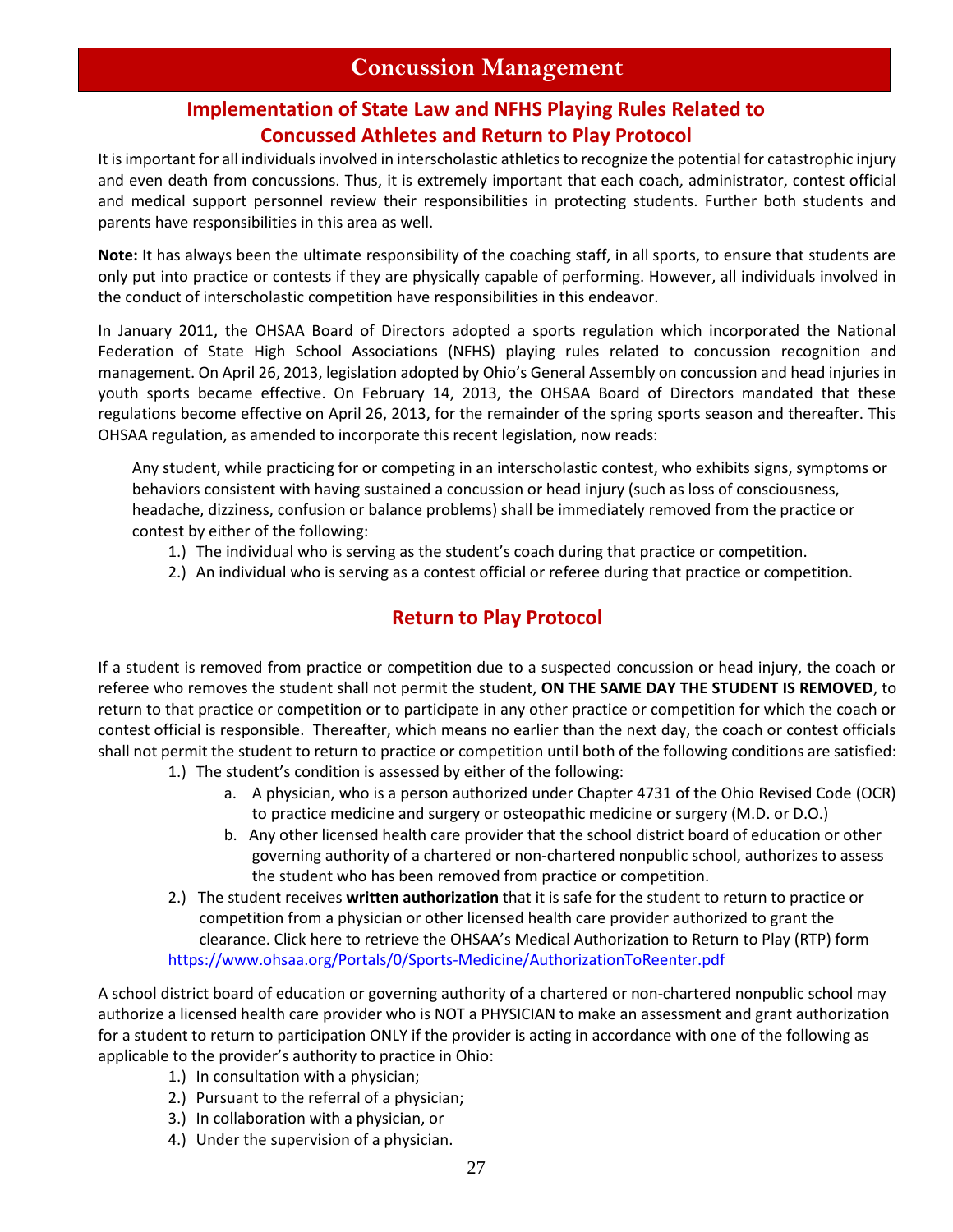**Note:** A physician or other licensed health care provider who makes an assessment or grants clearance for a student to return to participation may be a volunteer.

## **Coaches Requirements**

All coaches, paid and volunteer, must possess a current Department of Education-issued Pupil Activity Program/Coaching Permit. When renewing this permit, the coach will be required to complete an online concussion education course as stipulated in the section entitled - Approved Online Concussion Education Course. This course is valid for three years.

## **Contest Officials Requirements**

New legislation signed into law by the Governor provides that no school "shall permit" an individual to referee interscholastic athletic contests unless the individual holds a Pupil Activity Program/Coaching Permit or has successfully completed within the last three years a training program in concussion recognition. Therefore, all OHSAA licensed officials shall possess either a current Department of Education-issued Pupil Activity Program/Coaching Permit or show evidence of completing an approved online concussion education course as stipulated in the section entitled Approved Online Concussion Education Courses. This course is valid for three years from the date of completion.

## **Student and Parent Requirements**

All students and their parents or legal guardians shall review and sign the "Concussion Information Sheet" which has been developed by the Ohio Department of Health and which shall be distributed by OHSAA member schools to all students and their parents prior to each sports season. Students and parents shall review and sign this form each year and should keep a copy of the form. In addition, parents and students are encouraged to complete an approved concussion education course. The form can be accessed here:

[https://odh.ohio.gov/wps/portal/gov/odh/know-our-programs/child-injury-prevention/media/concussion](https://odh.ohio.gov/wps/portal/gov/odh/know-our-programs/child-injury-prevention/media/concussion-information-sheet-youth-sports-organizations)[information-sheet-youth-sports-organizations](https://odh.ohio.gov/wps/portal/gov/odh/know-our-programs/child-injury-prevention/media/concussion-information-sheet-youth-sports-organizations)

## **NFHS Suggested Medical Clearance Return to Play Protocol**

- 1.) No exertional activity until asymptomatic.
- 2.) When the athlete appears clear, begin low-impact activity such as walking, stationary bike, etc.
- 3.) Initiate aerobic activity fundamental to specific sport such as running or skating and may also begin progressive strength training activities.
- 4.) Begin non-contact skill drills specific to sport such as dribbling, fielding, batting, etc.
- 5.) Full contact in practice setting.
- 6.) Game play/competition.
	- Athlete must remain asymptomatic to progress to the next level. (It is often suggested that an athlete not be allowed to progress more than one level per day.)
	- If symptoms recur, athlete must return to previous level and should be reevaluated by an appropriate health care professional.
	- Medical check should occur before contact. (Final written clearance from the medical professional shall be obtained before the athlete engages in any unrestricted or full contact activity.)

## **OHSAA Concussion Authorization to Reenter Form**

<https://www.ohsaa.org/Portals/0/Sports-Medicine/AuthorizationToReenter.pdf>

## **OHSAA Concussion Report Form**

<https://ohsaaweb.blob.core.windows.net/files/Sports-Medicine/OHSAAConcussionReport.pdf>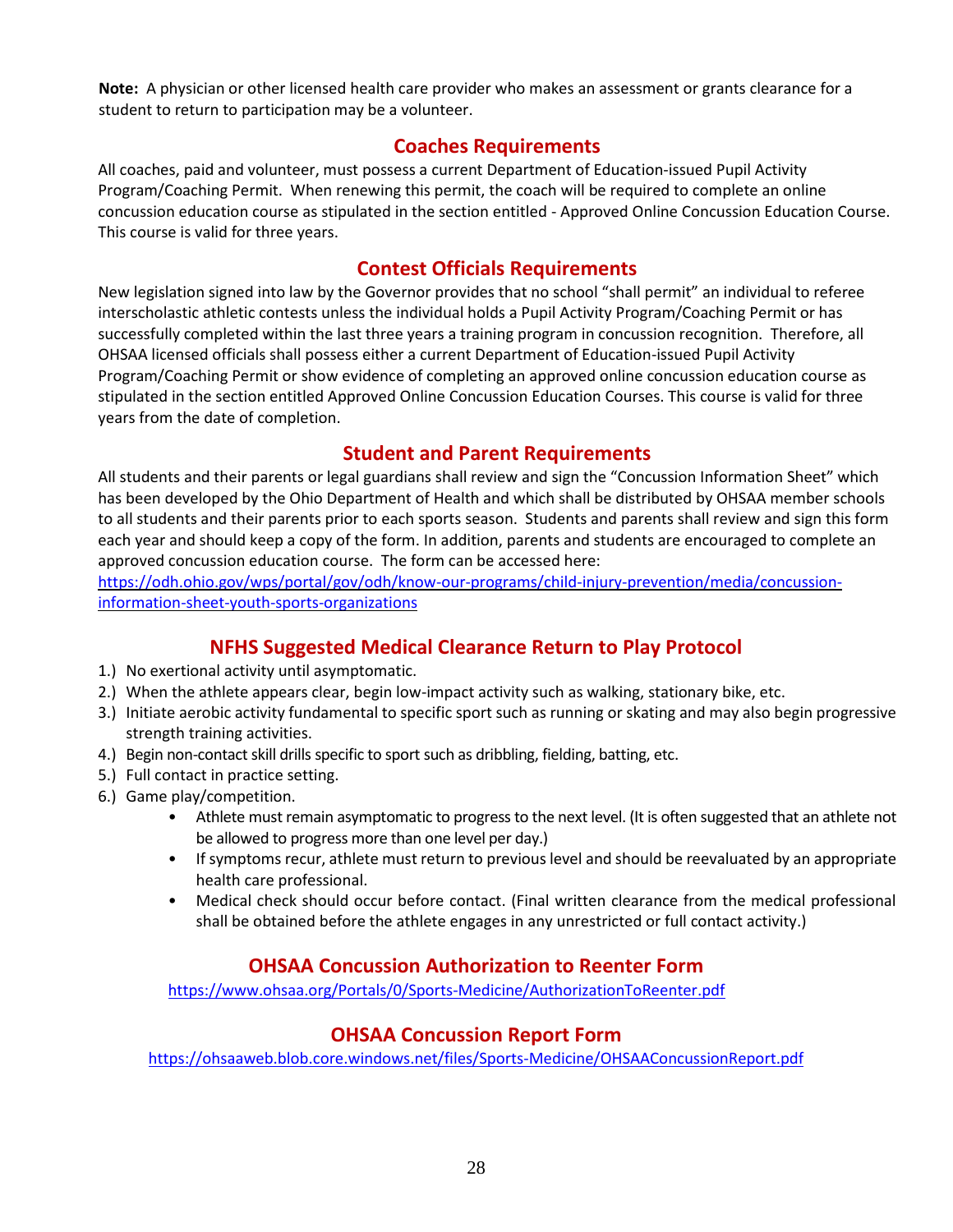# **Communicable Disease Procedures**

Though most schools have a Certified Athletic Trainer present at varsity contests *and* all coaches are required to maintain a valid Pupil Activity Certificate through the Ohio Department of Education that includes a Sports' First Aid component, it is important to keep up to date on the remote risk that blood borne infectious diseases can be transmitted during basketball practice and contests. For example, Hepatitis B can be present in blood as well as other bodily fluids. Procedures for reducing the potential transmission of these infectious diseases should include, but should not be limited to the following:

- 1. The bleeding must be stopped, the open wound covered and if there is an excessive amount of blood on the uniform, it must be changed before the athlete may participate.
- 2. Routine use of gloves or other precautions to prevent skin and mucous-membrane exposure when contact with blood and other body fluids is anticipated.
- 3. Immediately wash hands and other skin surfaces if contaminated (in contact) with blood or other body fluids. Wash hands immediately after removing gloves.
- 4. Clean all contaminated surfaces and equipment with an appropriate disinfectant before competition resumes.
- 5. Practice proper disposal procedures to prevent injuries caused by needles, scalpels and other sharp instruments or devices.
- 6. Although saliva has not been implicated in HIV transmission, to minimize the need for emergency mouth-tomouth resuscitation, mouthpieces, resuscitation bags, or other ventilation devices should be available for use.
- 7. Athletic trainers/coaches with bleeding or oozing skin conditions should refrain from all direct athletic care until the condition resolves.
- 8. Contaminated towels should be properly disposed of/disinfected.
- 9 Follow acceptable guidelines in the immediate control of bleeding and when handling dressings, mouthguards and other articles containing body fluids.

For more information, go to the OHSAA's website at:<https://www.ohsaa.org/communicablediseases>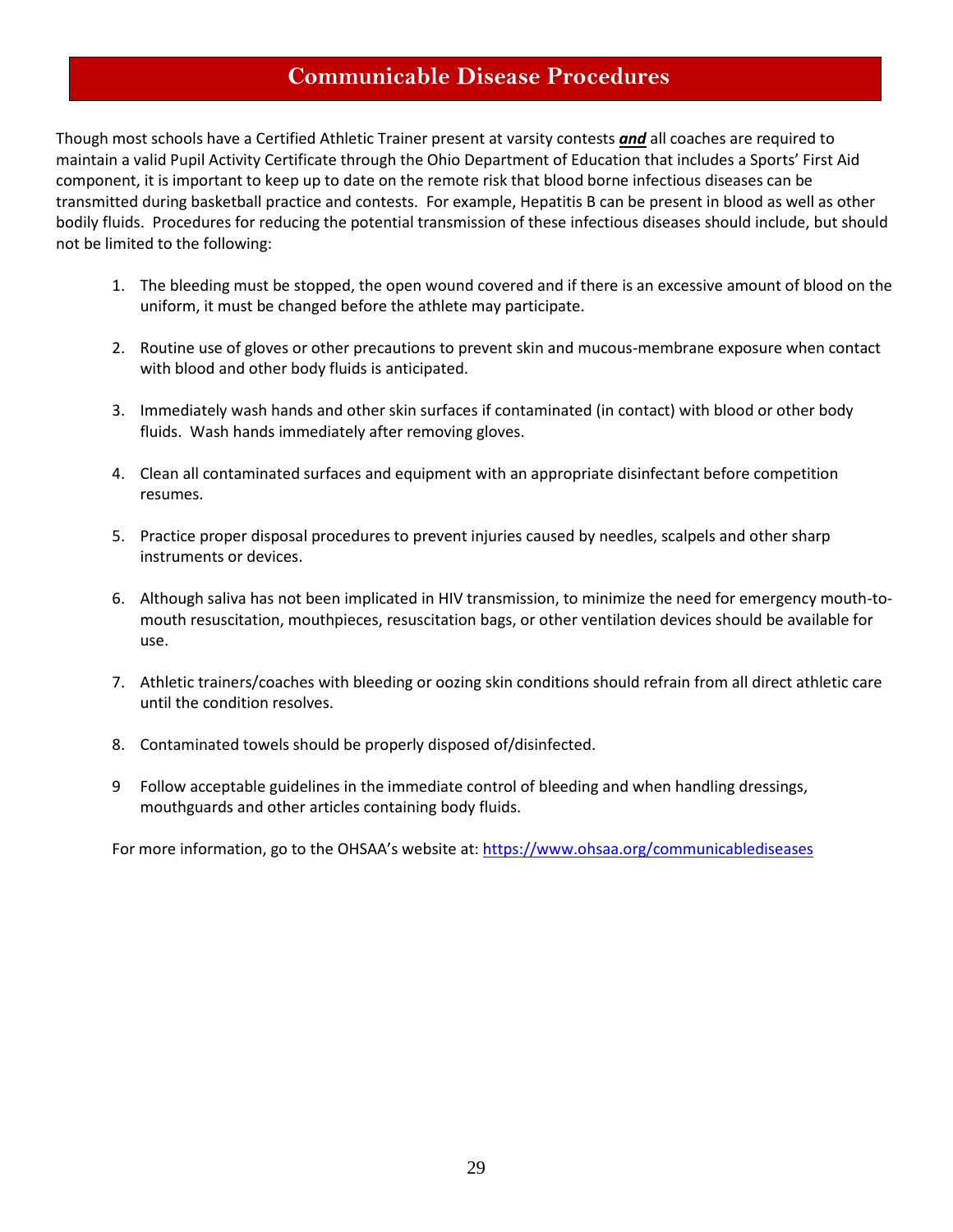# **Frequently Asked Questions**

This section is to provide some insight into some frequently asked questions throughout the season. Coaches are encouraged to consult his or her athletic administrator before contacting the OHSAA office.

#### **When is Softball's "No-Contact Period"?**

Answer: The no contact period for softball begins August 1 and ends August 31

#### **Can Middle School Players practice or play with High School players?**

Answer: No. OHSAA Bylaws prohibit middle school players from practicing or competing with High School players during the season.

#### **Can Middle School Players participate in Open Gyms/Fields at the High School level?**

Answer: Yes. OHSAA Bylaws and Sports Regulations do not preclude anyone from participating in Open Gyms/Fields/Facilities.

#### **Can Middle School Players participate with High School Players during "Summer Ball" or "Fall Ball?"**

Answer: Yes. Any competition that occurs outside the defined season of play is not regulated by the OHSAA.

#### **Can Middle School Players Be Included with High School Players during Individual Instruction permitted by Sports Regulation 8.2?**

Answer: Yes. There is no restriction on age groups relative to this regulation. Any individual receiving instruction must be counted as one of the six (6) permitted in all combined facilities where the instruction is taking place.

#### **What can we as coaches do during an open gym/field?**

Answer: Coaches may supervise only. Open Gyms/Fields cannot be made mandatory. Open Gyms/Fields must be 'free and unstructured play, so NO coaching may take place during them. They are defined in their entirety in General Sports Regulation 10 on page 67. Under no circumstances may Open Gyms/Fields be a disguise for an early start to practice. Language in the "Individual Instruction" regulation (General Sports Regulation 8.3) delineates the permissions in that regulation from those in Open Gyms.

#### **Who can volunteer to be a member of the coaching staff?**

Answer: To work with student-athletes in any school program, an individual must receive his/her Pupil Activity Permit through the Ohio Department of Education and be approved by the school's Board of Education. Once achieving these requirements, a volunteer falls under all Bylaws and Sports Regulations of the OHSAA which limits them to the same out of season coaching limitations as paid staff members.

#### **Can a volunteer from the school team coach players during the "off-season" 'travel softball" (or other non-school Softball)?**

Answer: YES, all school coaches can coach non-school softball outside the season with players from your school teams on it. The following regulations still apply:

- 1. The No-Contact Period. It still exists and that STILL means that during that period of time you will NOT be permitted to coach.
- 2. The regulations that limit any non-school team to only 4 players that played for the same school team still exists. That has not changed and there is no plan TO change it. And for the record, whether a school coach or a non-school coach is coaching a non-school team, the "50% rule" applies and there are no plans to change it.
- 3. There can be no rotating players from your school teams from one non-school game to another. In other words, your permission to coach a team that consists of 4 players from your school does NOT give you the permission to use 4 different players in each and every game you play in. This is true whether you are coaching the non-school team or not, rotating players to 'get around' the 4 player limit is not permitted. You simply cannot have 5 or more on a non-school roster and only play 4 in each game.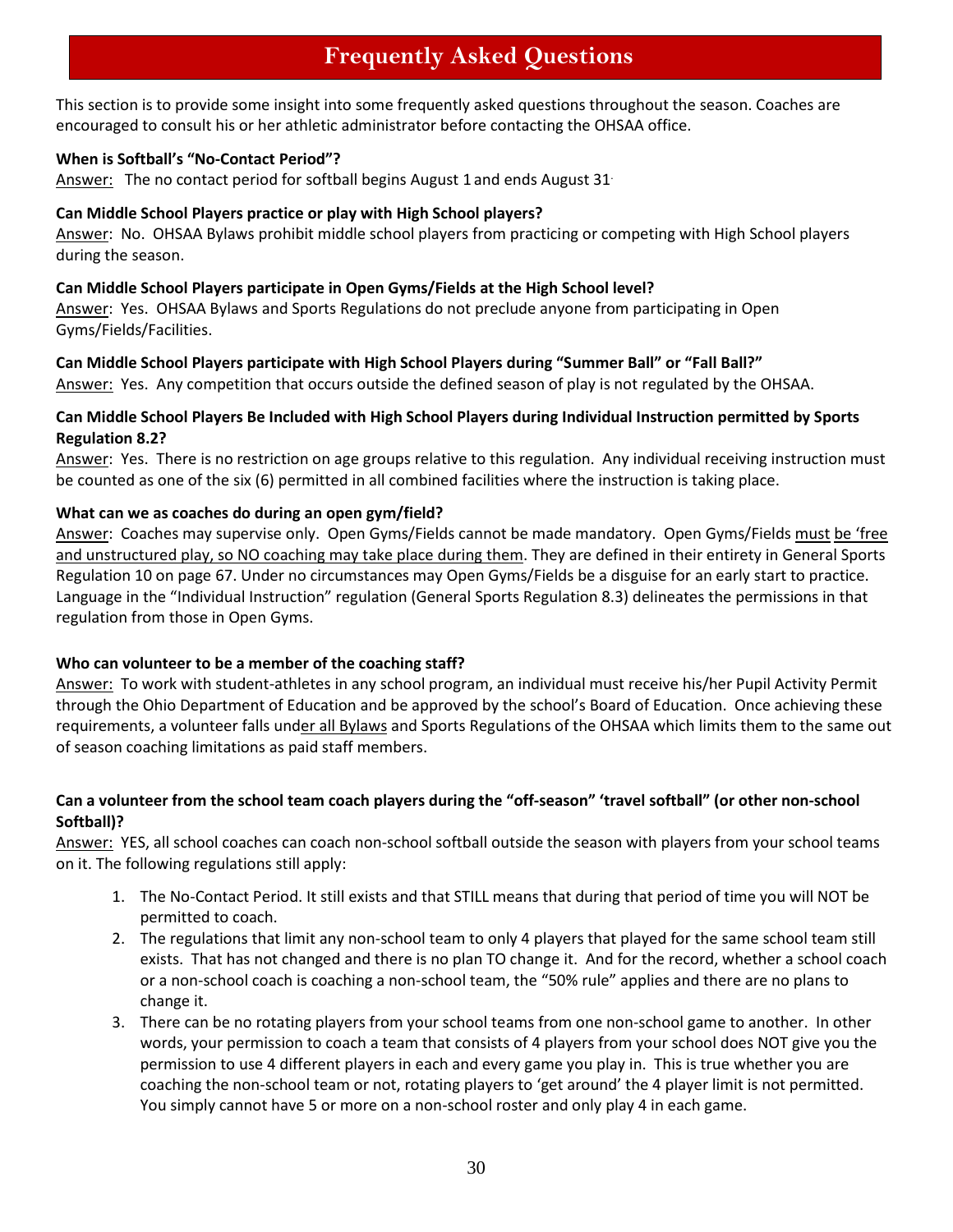#### **If my son or daughter plays on a non-Interscholastic team (such as "club" or "travel") can I coach them if I am a school coach?**

Answer: YES, see previous question.

#### **Can a player on my team participate in non-interscholastic team(s) at the same time as the season?**

Answer: No. Sports' Regulation 7.2 prohibits student-athletes from participating in programs such as travel ball, AAU, etc. during the school season.

#### **When CAN a player on my team participate in non-Interscholastic Softball?**

Answer: As soon as the school season is complete.

#### **How many players can play together on a non-Interscholastic team (such as but not limited to "travel" or "Summer Ball" or "Fall Ball")?**

Answer: FOUR (4). OHSAA Sports Regulations limit the number of participants on any non-interscholastic roster to no more than 50% of student-athletes from the same school. More specifically, for the sport of softball no more than four (4) are permitted on a team. However, from June 1-July 31 there is no limit to the number of players from the same school that may participate on a non-interscholastic team.

**How are players identified when Middle School/Junior High players play with High School players in the off-season?** Answer: Players are considered middle school/junior high until August 1 of their 9<sup>th</sup> grade year and are considered separate as it relates to participating on non-interscholastic teams. For example, four 8<sup>th</sup> graders could participate on a "Club" (non-interscholastic) team along with four 9<sup>th</sup> graders from the same school. They are considered separate.

#### **Are players permitted to receive "private" instruction from individuals such as "outside/private" pitching instructors or hitting instructors DURING the season of play?**

Answer: Yes, if your school athletic administration approves it. Sports' Regulation 8.2.3 allows individuals to receive Individual Skill Instruction any time in Individual or Group lessons.

#### **One of my players was selected to play in a BASKETBALL or SOCCER All-Star game during the softball season. Is she permitted to play in that contest?**

Answer: Yes. The regulations prohibit players from playing non-interscholastic softball during the softball season. The rules does not preclude participation in a different sport other than softball.

#### **May a softball player play on an AAU Basketball team during the softball season?**

Answer: Yes, the player would not be violating any OHSAA regulations.

#### **Given the above, does this also mean that a player could be on our school's track team while also being on the school's softball team?**

Answer: Yes. Any limitations on that would be imposed by individual schools.

#### **Can players participate in "Hitting Leagues" during the off-season?**

Answer: Yes, however, they are limited to the 50% limitation of four players from the same school on the same "hitting league" team.

#### **Since weather issues often force games to be made up later in the season, how late can we actually play a game?** Answer: The last date for a game to be played is the Saturday after the state tournament

#### **IF we have to make up games late in the season, can our players play for their summer teams while still completing our regular schedule?**

Answer: No. All non-interscholastic rules are in effect during the season, regardless of how late the season goes.

#### **What is meant by the "Non-Interscholastic Date" and when is it?**

Answer: The non-interscholastic date for softball is March 26, 2022. After this date, all team members must cease any non-interscholastic participation. If he or she choose to participate while being a member of a team, he or she becomes immediately ineligible for the OHSAA tournament and is subject to other penalties.